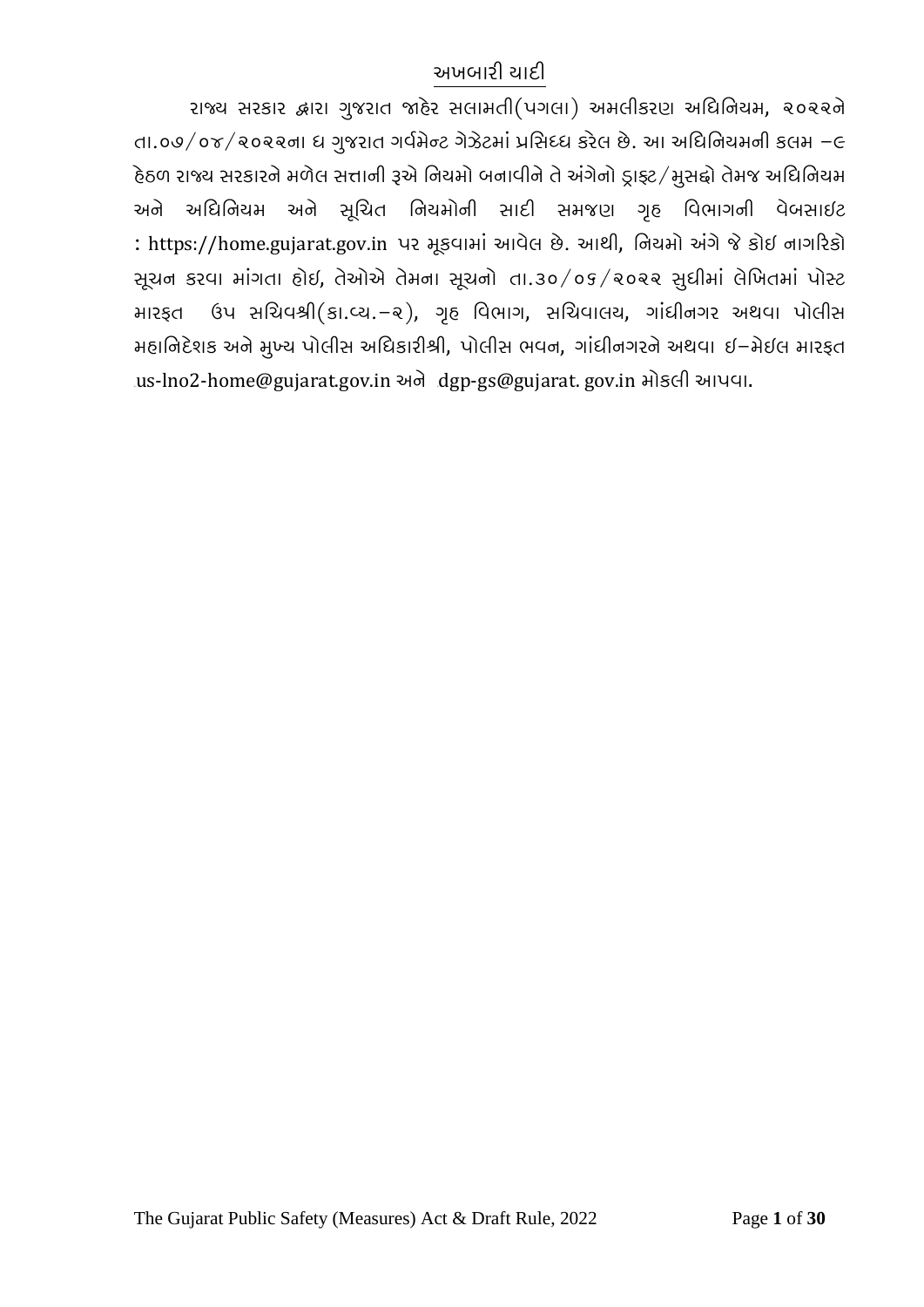



# The Gujarat Government

# Gazette

**EXTRAORDINARY**

### **PUBLISHED BY AUTHORITY**

### **Vol. LXIII ] THURSDAY, APRIL 7, 2022 / CHAITRA 17, 1944**

Separate paging is given to this Part in order that it may be filed as a Separate Compilation.

### **PART IV**

### **Acts of Gujarat Legislature and Ordinances promulgated and Regulations made by the Governor.**

The following Act of the Gujarat Legislature, having been assented to by the Governor on the  $1<sup>st</sup>$  April, 2022 is hereby published for general information.

#### **K. M. LALA,**

Secretary to the Government of Gujarat, Legislative and Parliamentary Affairs Department.

#### **GUJARAT ACT NO. 6 OF 2022.**

(First published, after having received the assent of the Governor, in the *"Gujarat Government Gazette"*, on the 7<sup>th</sup> April, 2022).

#### **AN ACT**

to provide for the Public Safety Measures at the Establishments in the State of Gujarat.

WHEREAS it is expedient to provide for the Public Safety Measures at the Establishments in the State of Gujarat and for matters connected therewith or incidental thereto.

It is hereby enacted in the Seventy-third Year of the Republic of India as follows:-

- **1.** (1) This Act may be called the Gujarat Public Safety (Measures) Enforcement Act, 2022.
	- (2) It extends to such areas as may be identified and notified by the Government in the *Official Gazette* from time to time.
	- (3) It shall come into force in such areas as notified under sub-section (2) above from such date or dates as the State Government may, by notification in the *Official Gazette,* appoint.

**Short title, extent and commencement.**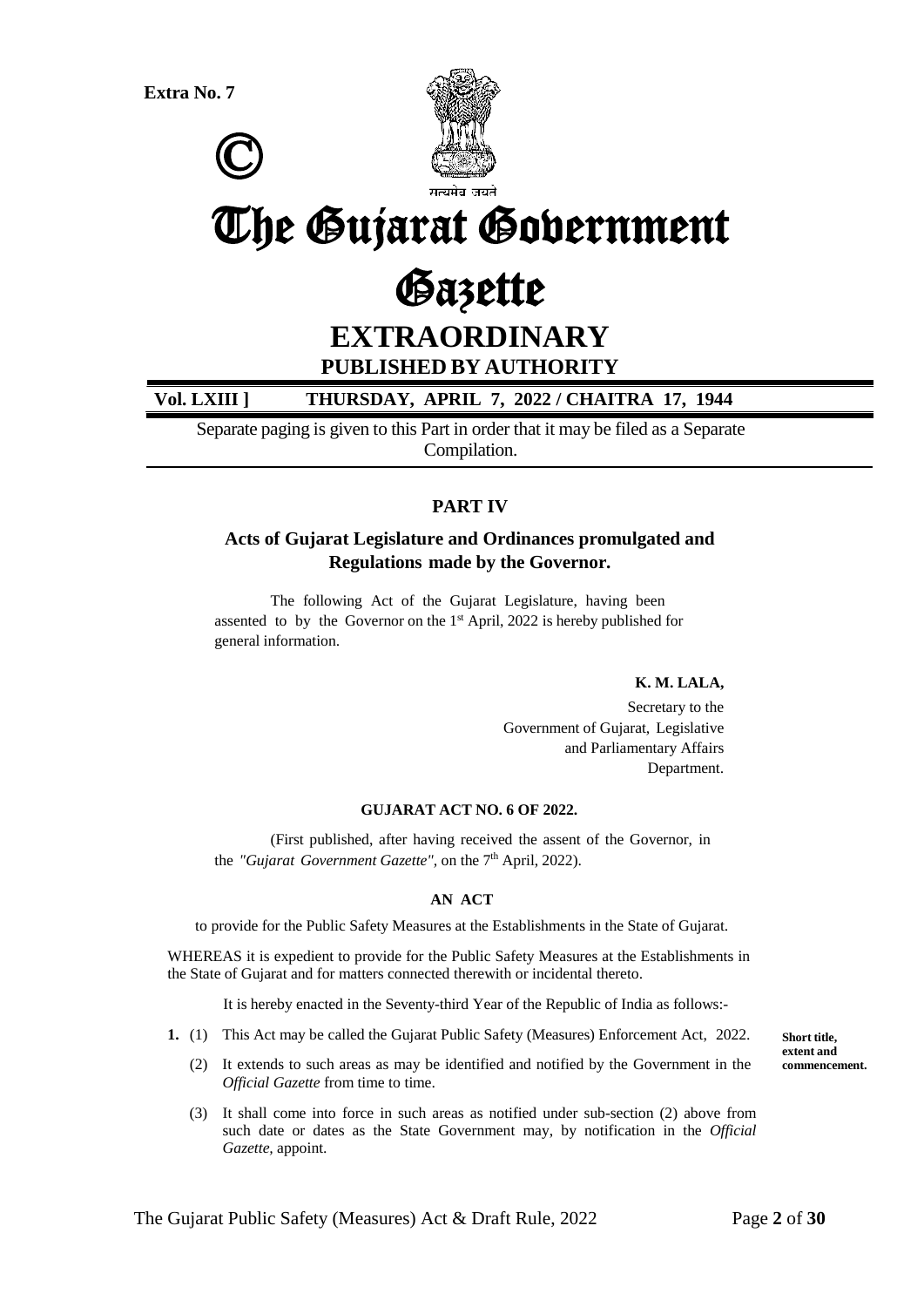- **Definitions.**
- **2.** In this Act, unless the context otherwise requires,-
	- (a) "District Magistrate" shall include Additional District Magistrate;
	- (b) "Government" means the State Government of Gujarat;
	- (c) "Notification" means a notification published by the Government in the *Official Gazette* and the word "notified" shall be construed accordingly;
	- (d) "prescribed" means prescribed by rules under this Act;
	- (e) "Public Safety Measures" means Access Controls or Closed Circuit Television (CCTV) Camera Systems at entry and exit points of the establishments and their designated parking areas by installing,-
		- (i) Access Controls through physical or technical means or both;
		- (ii) Closed Circuit Television (CCTV) Camera Systems with a provision for storage of video footage for thirty days;
		- (iii) The technical equipment, as per the specifications as may be prescribed.
	- (f) "Public Safety Committee" means the Committee constituted by the State Government under sub-section (1) of section 4.
- **3.** (1) Every owner or manager or the persons running an establishment frequented by such number of people or having such number of average footfalls per day or likelihood of gathering of such number of people at a time as the Government may by notification declare, shall provide and maintain public safety measures for the safety and security of the people visiting such establishments.
	- (2) Every owner or manager or the persons running such establishment shall save and store video footage properly for a period of thirty days and shall provide the same as and when required by an authority as may be notified by the Government.
	- **4.** (1) The State Government shall constitute the Public Safety Committee for one or more areas for the purposes of this Act.
		- (2) The Public Safety Committee shall consist of such number of representatives with such designations and such other persons as may be prescribed.
		- (3) The Public Safety Committee shall identify establishments under the Act, maintain the records of the establishments, may visit the establishments for threat assessment, issue instructions to the establishments regarding the public safety measures and carry out such other functions as may be prescribed.
		- (4) The Public Safety Committee may constitute such number of Public Safety Sub-Committees under it to assist the Public Safety Committee in the effective implementation of public safety measures.
		- (5) It shall be obligatory for the establishments to deploy such public safety measures as are ascertained and recommended in writing by the Public Safety Committee, within six months.
- **5.** (1) Any officer of the Government duly authorized by the Public Safety Committee or Public Safety Sub-Committee of the area concerned may, at reasonable hours of the day and after giving notice of at least two days, enter into any premises of any establishment for inspection of the installation and submit a report to the Public Safety Committee in case of any default or violation. The Public Safety Committee may issue necessary instructions in writing to the establishment and the same shall be complied within a period of one month.
	- (2) In case of failure of any establishment in complying with the inspection report, the Public Safety Committee may levy a penalty to the owner or manager or persons running such establishments –
		- (i) for the first month of default  $-$  Rs.10,000;
		- (ii) for the subsequent months of default– Rs.25,000 per month.
- **Appeal. 6.** (1) Any person or establishment aggrieved by the recommendation of the Public Safety Committee under sub-section (3) of section 4 or the order of the Public Safety Committee imposing penalty under sub-section (2) of section 5 within thirty days from the date of concerned order may prefer appeal to the District Magistrate.

The Gujarat Public Safety (Measures) Act & Draft Rule, 2022 Page 3 of 30

**Liability to provide Public Safety Measures.**

**Constitution and functions of Public Safety Committee.**

**Powers of Public Safety Committee or Public Safety Sub-Committee to inspect the premises.**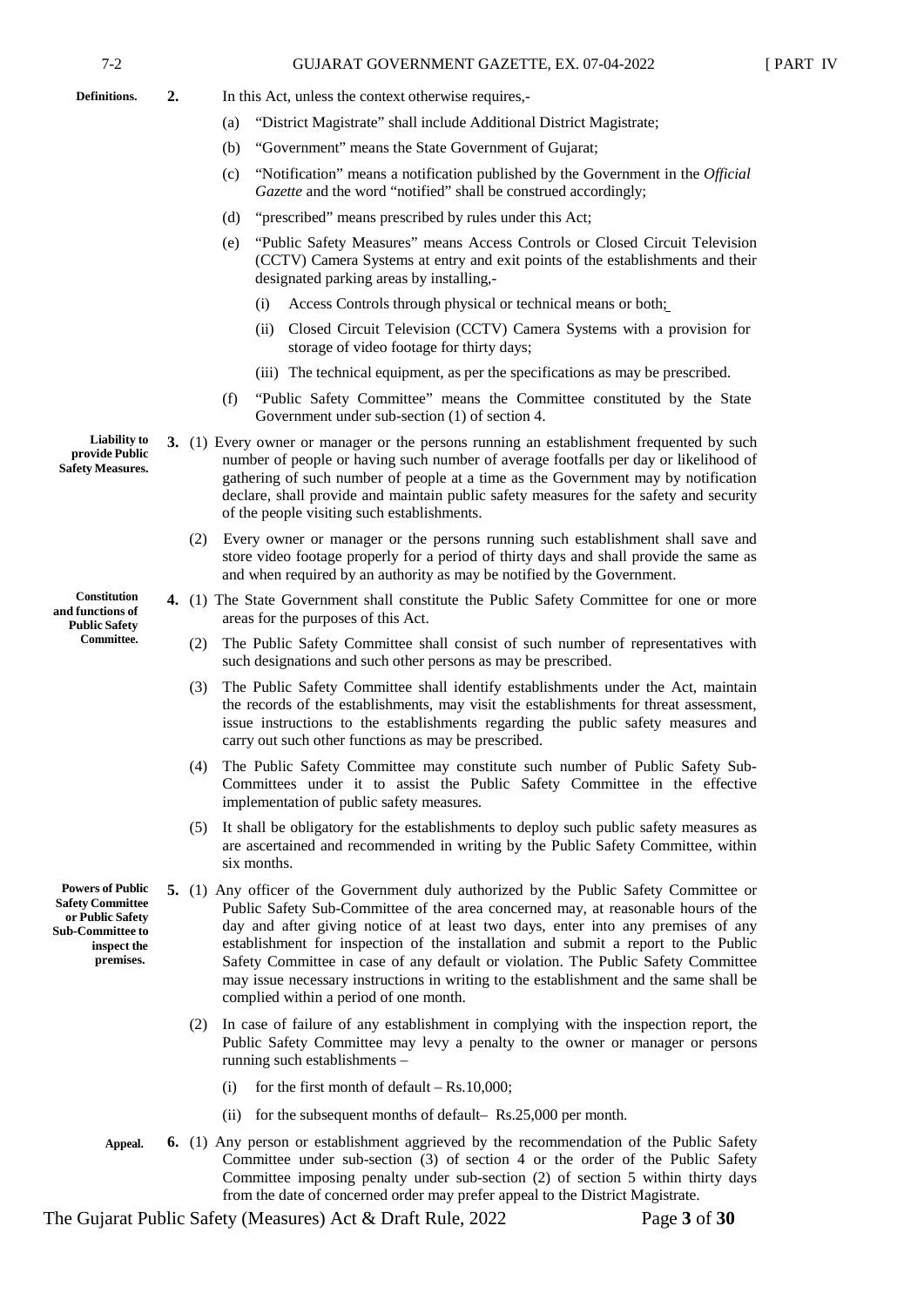**Saving.**

**Protection of action taken in good faith.**

**Power to make rules.**

**Power to remove difficulties.**

- (2) The District Magistrate may, after giving an opportunity of hearing to the appellant pass such order as he may deem fit.
- (3) The establishment shall comply with the orders of the District Magistrate and pay the penalty within thirty days from the date of issue of such orders.
- (4) In case any establishment makes default in payment of penalty, the same shall be recovered as an arrear of land revenue.
- **7.** The provisions of this Act shall be in addition to and not in derogation of the provisions of any other law for the time being in force.
- **8.** No suit or legal proceedings shall lie against the members of the Public Safety Committee or the Public Safety Sub-Committee or any member of such Committee or the District Magistrate in respect of anything which is done or intended to be done in good faith under this Act or any rules made thereunder.
- **9.** (1) The State Government may, by notification, make rules for carrying out the purposes of this Act.
	- (2) In particular and without prejudice to the generality of the foregoing power, such rules may be made to provide for all or any of the matters expressly required or allowed by this Act to be prescribed by rules.
	- (3) All rules made under this section shall be laid for not less thirty days before the State Legislature as soon as may be after they are made and shall be subject to rescission by the State Legislature or to such modification as the State Legislature may make during the session in which they are so laid or the session immediately following.
	- (4) Any rescission or modification so made by the State Legislature shall be published in the *Official Gazette*, and shall thereupon take effect.
- **10.** (1) If any difficulty arises in giving effect to the provisions of this Act, the State Government may, by an Order published in the *Official Gazette*, make such provisions, not inconsistent with the provisions of this Act, as appear to it to be necessary or expedient for removing the difficulty:

Provided that no such order shall be made under this section after the expiry of three years from the commencement of this Act.

(2) Every order made under this section shall be laid as soon as possible, after it is made, before the State Legislature.

-------------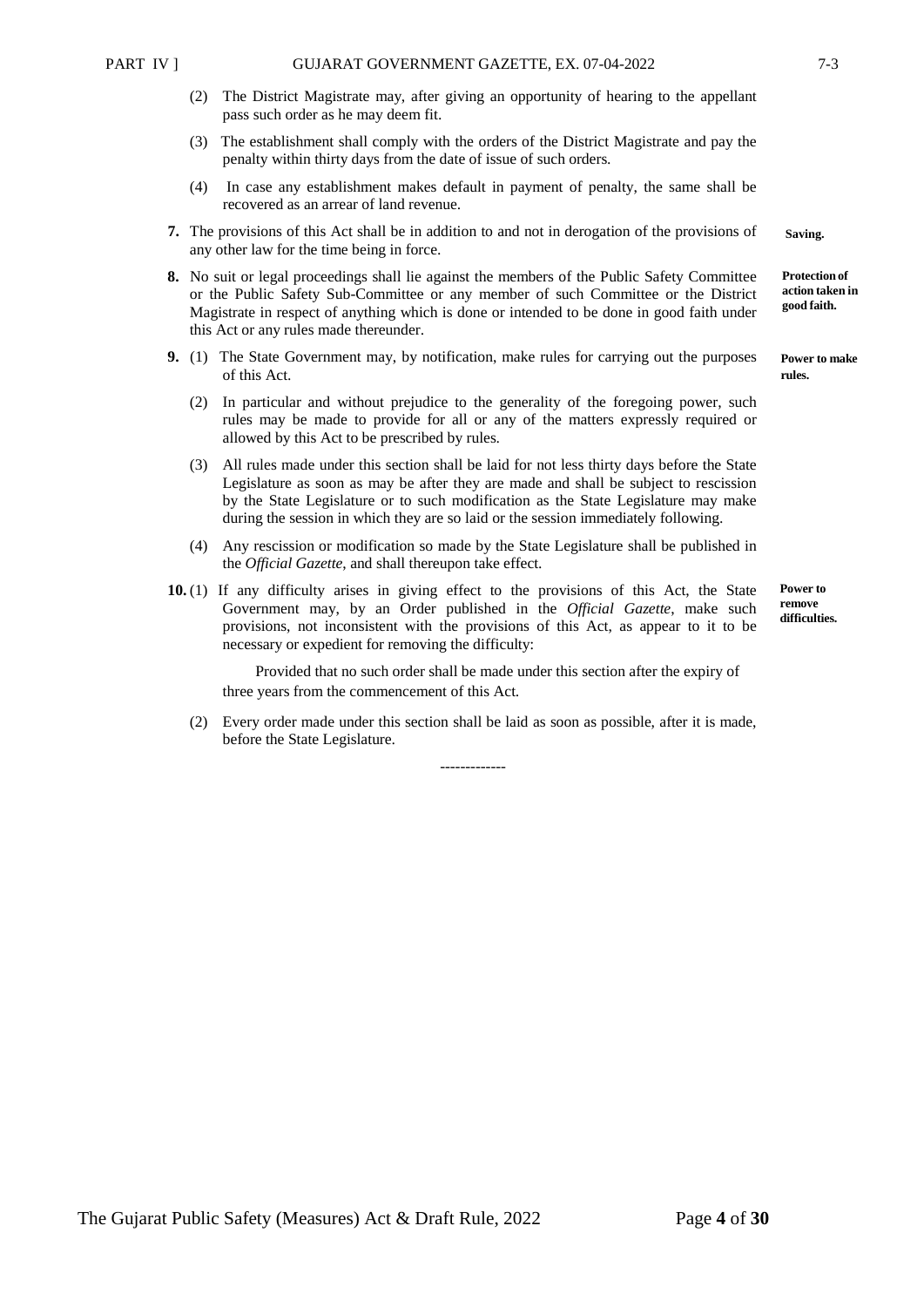### *Notification* Home Department Sachivalaya, Gandhinagar. Dated the , 2022.

**Gujarat Public Safety (Measures) Enforcement Act, 2022.**

No. GG/ /2022/SB5/PSM/102022/308.- In exercise of the powers conferred by sub- section (1) of section 9 of the Gujarat Public Safety (Measures) Enforcement Act, 2022, the Government of Gujarat hereby make the following Rules, namely:-

**1.** *Short title and extent.-* (1) These Rules may be called the Gujarat Public Safety (Measures) Enforcement Rules, 2022

(2) They shall extend to the whole of the areas as identified and notified by the Government of Gujarat vide Government Notification No. GG/ /2022/SB5/PSM/102022/308 Dated ……./2022

2. *Definitions***:** (1) In these rules, unless the context otherwise requires:-

(a) **"Act"** means the Gujarat Public Safety (Measures) Enforcement Act, 2022;

(b) **"Annexure"** means, Annexure appended to these Rules;

### (c) **"Association"** means;

(i) Group of owners or lessee of shops or commercial units within a commercial establishment, and

(ii) Group of individual shops or establishments situated in a particular geographical area located close to each other having scope for large congregations at any given point of time;

(d) **"Establishment"** means a place frequented by such number of people as identified and specified in the Government Notification No. GG/  $/2022/SB5/PSM/102022/308$ , dated …../2022 such as commercial establishments, industrial establishments, religious places, educational institutions, hospitals, sports complexes, railway stations, bus stations, places of organized congregations and such other establishments as declared by the Government, to be an establishment for the purpose of this Act.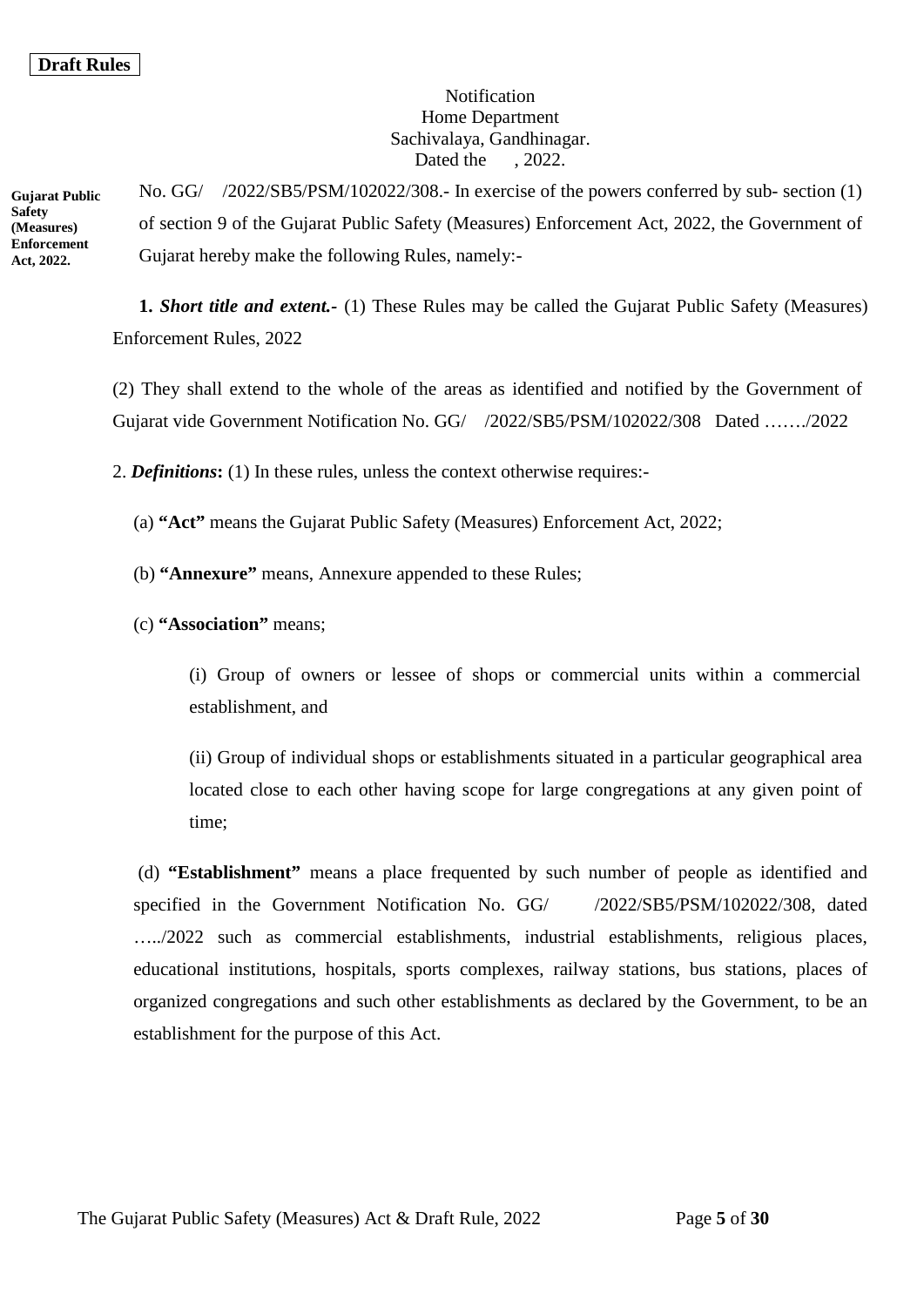#### **Explanation:**

(i) While identifying the establishment, a Public Safety Committee shall inspect the establishment duly taking into account whether there is a gathering of more than the specified number of people at any point of time, the threat perception of that particular establishment, the vulnerability of that particular establishment and total number of people visiting that particular establishment in a day, etc. Where there are multiple owners of commercial establishments, the Public Safety Committee may advise such multiple owners to form as an association and implement sector wise safety measures. The Committee shall also identify sectors having a large congregation with high vulnerability at any given point of time and advise them to form an association and implement safety measures;

(ii) Commercial Establishments shall mean such as shopping malls, multiplexes, group of individual shops concentrated at a particular area giving scope for more congregation at any given point of time, Cinema theatres, Places of entertainment, Amusement parks, Sports Complexes, Auditoriums, Hotels / Restaurants /Dhabas, Lodges, Bars and Restaurants, Food courts, Resorts, Banks and financial institutions and places of organized congregation such as convention centers, Exhibitions, Function Halls, Circuses and places of public meeting and gathering;

(e) **"Form"** means, a form appended to these Rules;

(f) **"Notification"** means, a notification published by the Government in the Gujarat Gazette and the word notified shall be construed accordingly;

(g) **"Prescribed"** means, prescribed by the Government by rules made under this Act;

(2) The words and expressions not defined in these rules, but defined in the Act, shall have the same meaning respectively assigned to them in the Act;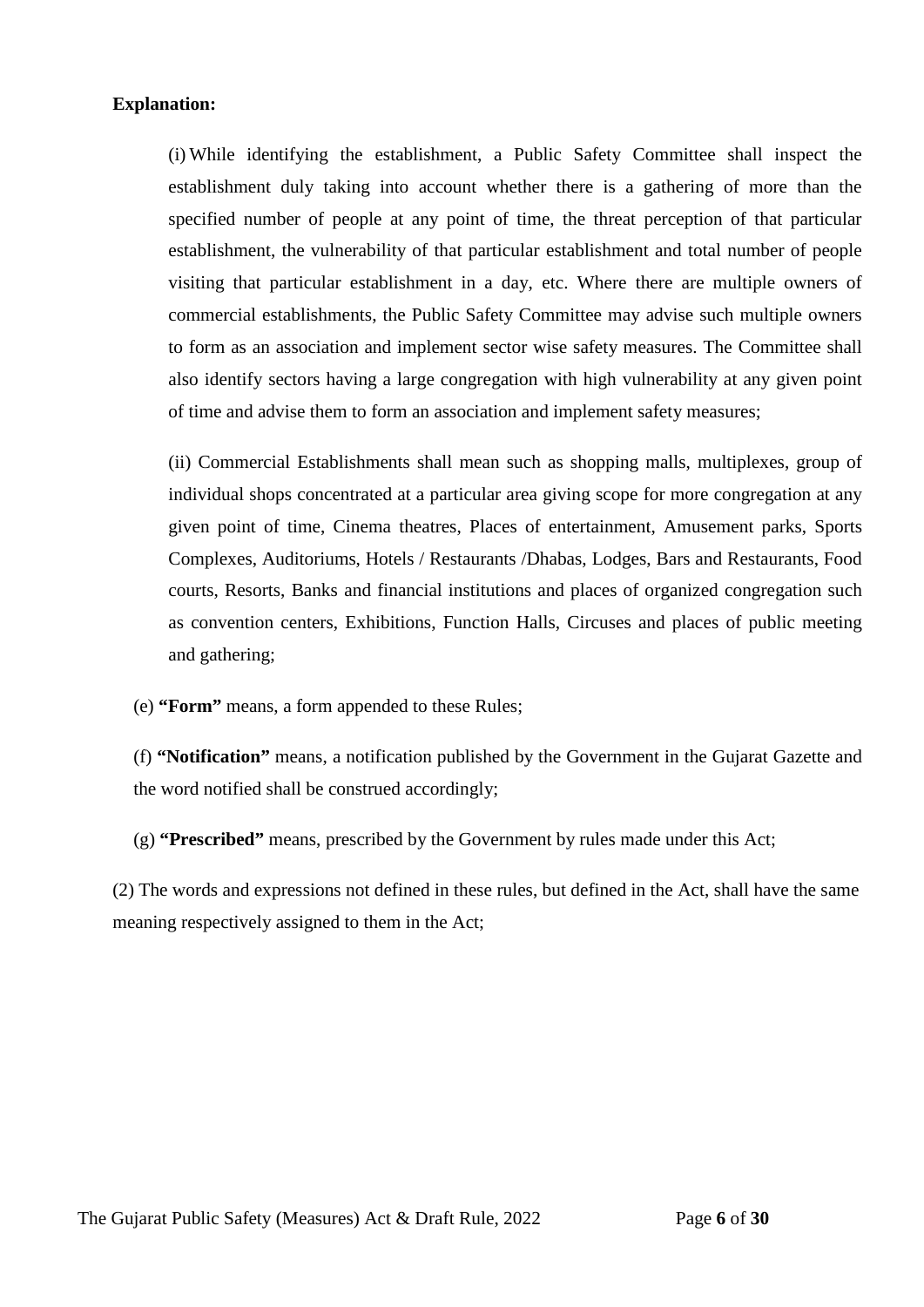**3.** *Public Safety Committee***. -** The Public Safety Committee consisting of the following representatives constituted by District Magistrate, namely: -

### **(i) In Municipal Corporation Areas:**

|                | <b>Resident Additional Collector</b>                                                                                                                                                                            | Chairman         |
|----------------|-----------------------------------------------------------------------------------------------------------------------------------------------------------------------------------------------------------------|------------------|
| 2              | Deputy Commissioner of Police                                                                                                                                                                                   | Member-Secretary |
| 3              | Deputy Municipal Commissioner                                                                                                                                                                                   | Member           |
| $\overline{4}$ | Not more than three members to be nominated by $\vert$<br>Associations of the establishments proposed to be<br>covered under the Act in the district or area for two<br>years from the date of their nomination | Member           |

Provided that in Municipal Corporations which do not have a Police Commissionerate,

Deputy Superintendent of Police shall be the member secretary of the Committee;

### **(ii) Other Areas:**

|   | <b>Resident Additional Collector</b>                                                                                                                                                                            | Chairman         |
|---|-----------------------------------------------------------------------------------------------------------------------------------------------------------------------------------------------------------------|------------------|
| 2 | Deputy Superintendent of Police                                                                                                                                                                                 | Member-Secretary |
| 3 | Not more than three members to be nominated by  <br>Associations of the establishments proposed to<br>be covered under the Act in the district or area<br>years from the date of their<br>for two<br>nomination | Member           |

Provided further that is such area has Municipality or a Municipal Borough, not more than two Chief Officers shall be additional members of the committee.

**4.** *Obligation to provide the public safety measures*: (1) Every owner or manager or the persons running an establishment should provide and maintain Public Safety Measures.

(2) Every owner or manager or the persons running an establishment shall save and store video footage properly for a period of 30 days and provide the same as and when required by the police officer not below the rank of Police Sub-Inspector.

(3) The police officer not below the rank of Police Sub-Inspector who has required the video footage from an establishment shall maintain the confidentiality of the database. Except for law enforcement, security and investigation purposes, the footage shall not be used for any other purpose.

(4) Every owner or manager or the persons running an establishment shall jointly and severally be responsible for installation of public safety measures at their own cost and file first return regarding public safety measures initiated in their premises to the jurisdictional Public Safety Committee in Form 1 within 6-months from the issue of notification of the Rules and annually thereafter in Form 2.

The Gujarat Public Safety (Measures) Act & Draft Rule, 2022 Page 7 of 30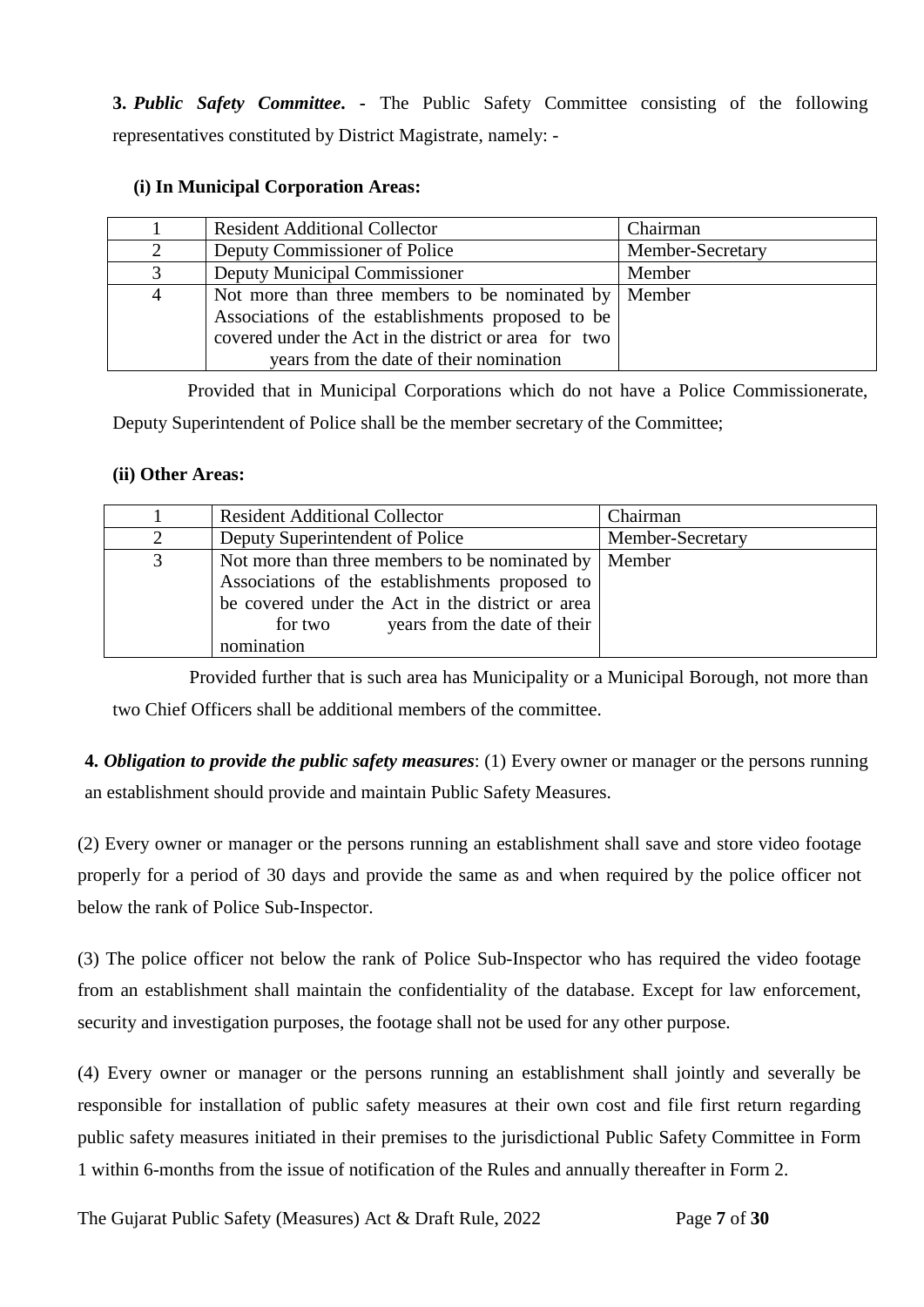(5) The Public Safety Committee may recommend public safety measures for single individual establishment or a group of establishments operating business together after the inspection of the premises in the prescribed Form 3.

(6) The Public Safety Committee may, having regard to the number of foot falls per day, number of vehicles entering the designated parking, threat perception etc. order such establishments to install and maintain CCTV Camera Systems, access control measures where it shall be obligatory for the owner or manager or person running such establishment to comply with such orders.

**5.** *Public Safety Measures***.-** (1) Every establishment or association shall provide equipment of minimum technical specifications for CCTV Camera Systems and access control measures, as the case may be, as per the specifications, as mentioned in Annexure appended to these rules.

(2) CCTV Camera System shall be functional on 24 x 7 basis even when the establishment is closed.

(3) The CCTV Camera System shall be installed covering the entry - exit points of establishments and entry - exit points of designated parking lots of the establishment with facility for storage of video footages for a minimum period of 30 days.

**6.** *Inspection of the premises.-* (1) Public Safety Sub-Committee or a revenue officer or municipal officer or a police officer not below the rank of Police Sub-Inspector duly authorized by the Public Safety Committee shall enter into and inspect the premises of the establishments with prior notice of minimum 2-days and submit a report to the Public Safety Committee in case of violation of the Act as prescribed in Form 4.

(2) The Public Safety Committee may issue such instructions to the establishment regarding installation of public safety measures based on the inspection reports, as may be deemed necessary.

(3) The owner or manager or persons running the establishment shall comply the instructions of Public Safety Committee within a period of 30-days from the date of issue of such instructions.

(4) In case of violations of the provision of Section 3 of the Act by the owner or manager or persons running the establishment or for non-compliance of the instructions of Public Safety Committee, a show cause notice shall be issued for levying penalty as per the Form No. 5. In case of non-receipt of reply or non-compliance of the orders of the Public Safety Committee within a period of 30-days, an order confirming the penalty mentioned in the show cause notice to be issued as per the Form 6.

(5) In case of any change in the entry and exit points or parking areas, the same shall be notified to the Public Safety Committee without any delay.

The Gujarat Public Safety (Measures) Act & Draft Rule, 2022 Page **8** of **30**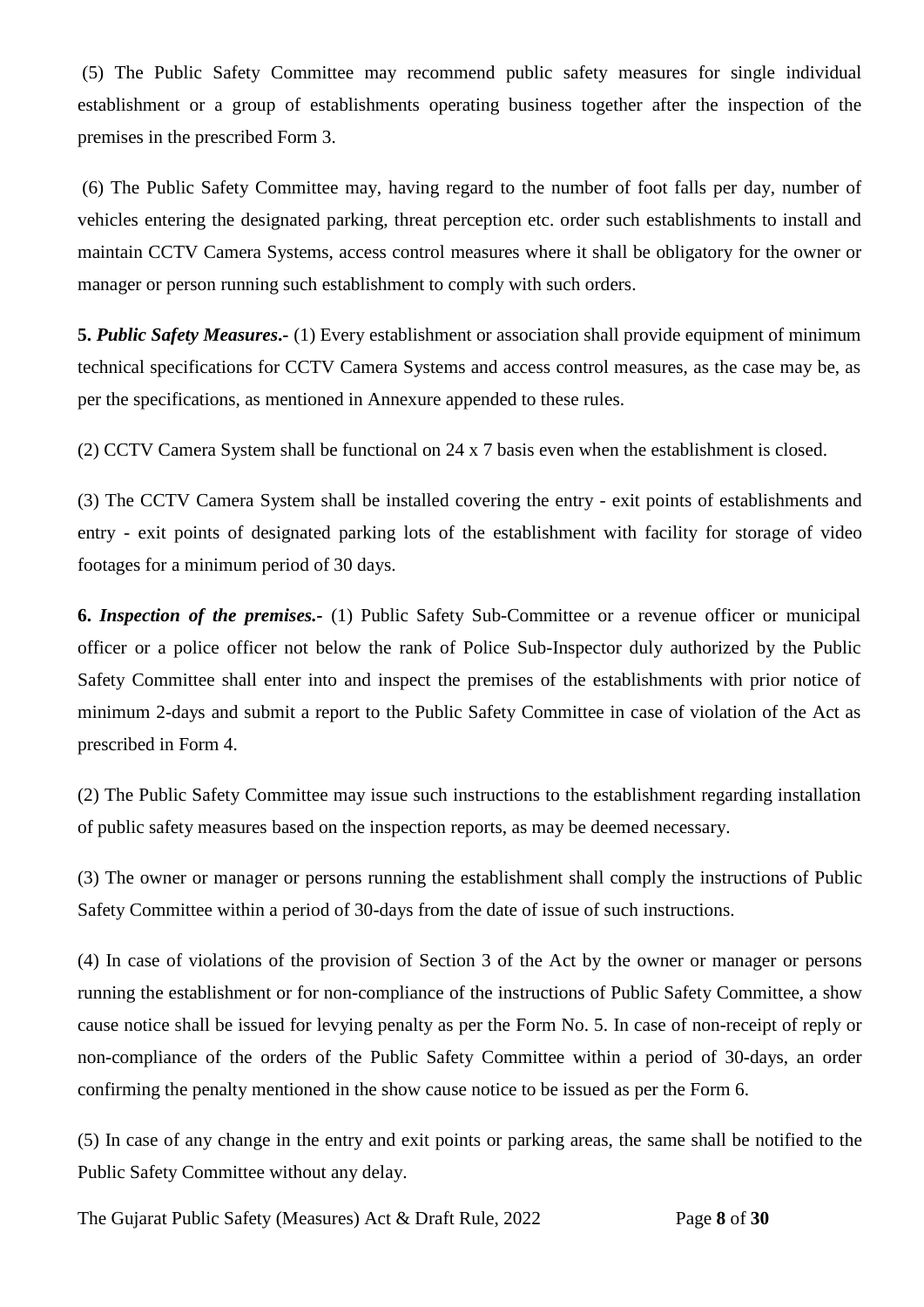**7.** *Appeals***. - (1)** The owner or manager or the persons running an establishment person or establishment aggrieved with the orders of the Public Safety Committee may file an appeal before the District Magistrate within 30 days from the date of the order of the Public Safety Committee under sub-section (3) of section 4 or sub-section (2) of section 5 of the Act, as the case may be as prescribed in Form 7.

(2) The District Magistrate shall inform the appellant by way of notice as per the Form No.8, and shall decide the appeal within a period of sixty days from the date of filing of appeal, after giving due opportunity to the appellant and inspecting officer.

(3) In case of rejection of appeal, the owner or manager or persons running the establishment shall comply with the orders of Public Safety Committee,-

(i) within six months from the date of order passed in appeal against the order under subsection (3) of section 4; or

(ii) within one month from the date of order passed in appeal against the order sub- section (2) of section 5 of the Act.

(4) The non-compliance of the orders shall lead to the imposition of penalty as prescribed in sub-section (2) of section 5 of the Act.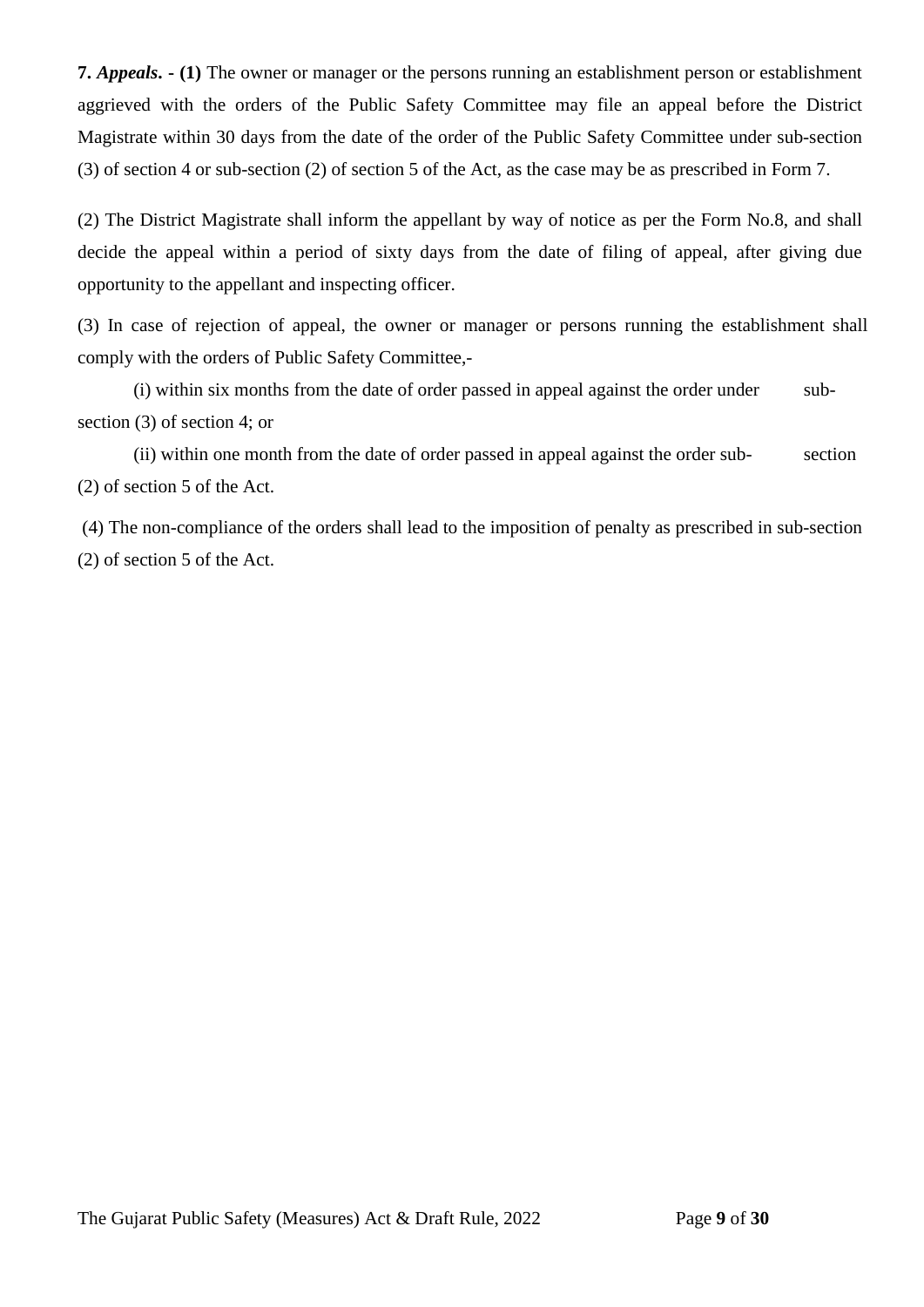### **Annexure: Technical Specifications**

(See rule 5)

### **(a) Minimum Technical specifications for CCTV Camera:**

| <b>Sl. No.</b> | <b>Parameter</b>             | <b>Specification</b>                               |
|----------------|------------------------------|----------------------------------------------------|
|                | Resolution                   | Full HD 1920 $x$ 1080 or higher                    |
| 2              | <b>Image Sensor Size</b>     | Minimum 1/3 "CMOS"                                 |
| 3              | <b>Minimum Illuminations</b> | 0.01 Lux or higher                                 |
| 4              | Lens                         | Focal length 3.6 mm or higher                      |
| 5              | Distance to be covered       | IR LED (In Built IR) $-50$ yards or higher         |
| 6              | Video Platform Format        | Open Network Video Format Interface Format (ONVIF) |
|                |                              | Compliant or Equivalent (H.264 Compression)        |

Note: the above-said specification is common for PTZ camera, Bullet camera and Dome Camera.

### **(b) Minimum Technical specifications for Network Video Recorder (NVR):**

| <b>Sl. No.</b> | <b>Parameter</b>                                 | <b>Specification</b>                                                                              |
|----------------|--------------------------------------------------|---------------------------------------------------------------------------------------------------|
|                | <b>Supported Resolution</b>                      | Full HD 1920 X 1080 or higher                                                                     |
| 2              | Output port                                      | VGA D-sub / HDMI, USB port, LAN Port                                                              |
| 3              | Monitoring and playback                          | Should support Remote live view and remote playback                                               |
| 4              | Video Platform Format                            | Open Network Video Format Interface Format (ONVIF)<br>Compliant or Equivalent (H.264 Compression) |
| 5              | Required storage/<br>recording<br>capacity (NVR) | Minimum 30 days @ 25 FPS, Full HD, H.264                                                          |
| 6              | Video Platform Format                            | Open Network Video Format Interface Format (ONVIF)<br>Compliant or Equivalent (H.264 Compression) |

### **(c)Technical Specifications for Hand Held Metal Detector (HHMD):**

| <b>Sl. No.</b> | <b>Parameter</b>              | <b>Specification</b>          |  |
|----------------|-------------------------------|-------------------------------|--|
|                | Detection                     | Ferrous, Non-Ferrous & Alloys |  |
| $\overline{2}$ | Detects Pin from a minimum    | $25 \text{ mm}$               |  |
|                | distance of:                  |                               |  |
| 3              | Detects Pistol - 0.22 from a  | $150 \text{ mm}$              |  |
|                | minimum distance of (mm):     |                               |  |
|                | Detects Cartridge - 0.22 from |                               |  |
| 4              | a minimum distance of         | $50 \text{ mm}$               |  |
|                | $(mm)$ :                      |                               |  |
|                | Detects Razor Blade from a    | $25 \text{ mm}$               |  |
|                | minimum distance of (mm):     |                               |  |
| 6              | Tuning to ensure equal        | Automatic                     |  |
|                | results on wide range of      |                               |  |

The Gujarat Public Safety (Measures) Act & Draft Rule, 2022 Page **10** of **30**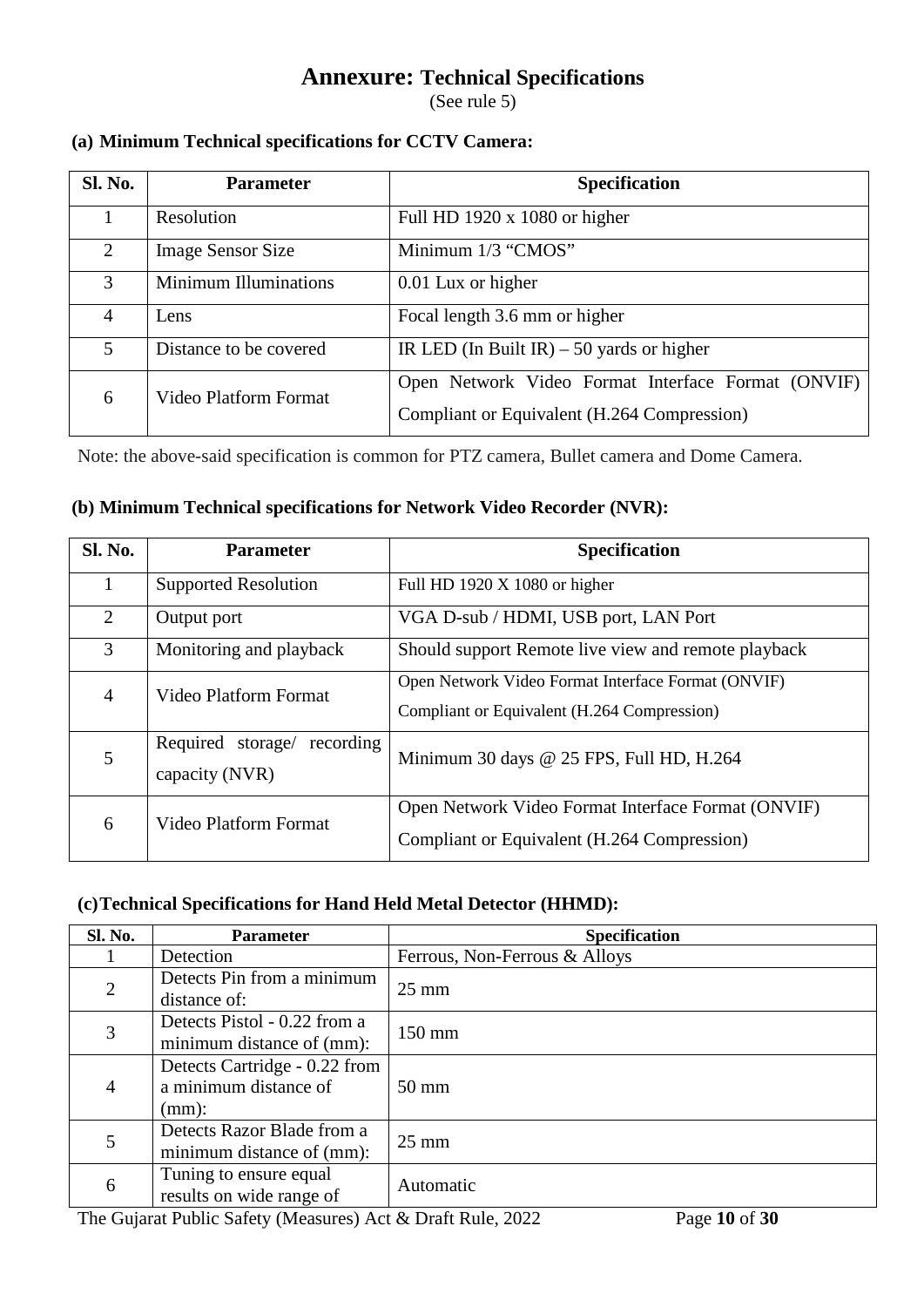|    | metals and alloys                                        |                        |
|----|----------------------------------------------------------|------------------------|
|    | Battery type (inclusive in the<br>scope of supply)       | Re-chargeable          |
| 8  | Details of battery, AH<br>capacity                       | Minimum 500 mAH        |
| 9  | <b>Battery Protection against</b><br>reverse polarity    | Yes                    |
| 10 | Battery charger<br>(Inclusive in the scope of<br>supply) | <b>Battery Charger</b> |

### **(d) Technical Specifications for Door Frame Metal Detector (DFMD):**

| Sl. No.        | <b>Parameter</b>                                                        | <b>Specification</b>          |
|----------------|-------------------------------------------------------------------------|-------------------------------|
|                | Detection                                                               | Ferrous, Non-Ferrous & Alloys |
| $\overline{2}$ | Detects Pin from a<br>minimum distance of:                              | $25 \text{ mm}$               |
| 3              | Detects Pistol - 0.22 from a<br>minimum distance of (mm):               | 150 mm                        |
| $\overline{4}$ | Detects Cartridge - 0.22<br>from a minimum distance<br>of $(mm)$ :      | $50 \text{ mm}$               |
| 5              | Detects Razor Blade from a<br>minimum distance of (mm):                 | $25 \text{ mm}$               |
| 6              | Tuning to ensure equal<br>results on wide range of<br>metals and alloys | Automatic                     |
| 7              | Battery type (inclusive in<br>the scope of supply)                      | Re-chargeable                 |
| 8              | Details of battery, AH<br>capacity                                      | Minimum 500 mAH               |
| 9              | <b>Battery Protection against</b><br>reverse polarity                   | Yes                           |
| 10             | Battery charger<br>(Inclusive in the scope of<br>supply)                | <b>Battery Charger</b>        |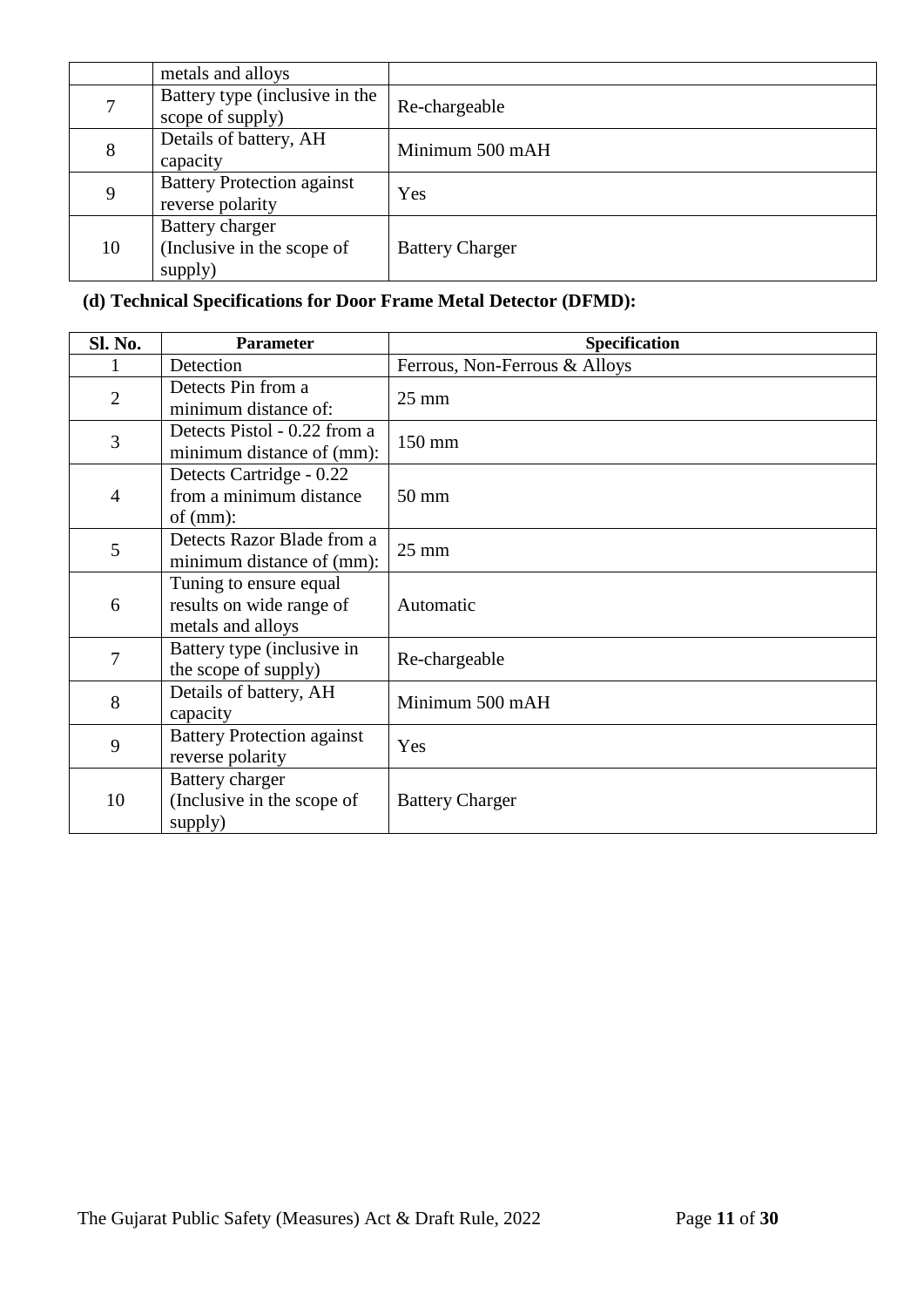### **Under Vehicle Inspection Mirror:**

| <b>Sl. No.</b>              | <b>Parameter</b>                  | <b>Specification</b>                                      |
|-----------------------------|-----------------------------------|-----------------------------------------------------------|
|                             | Scope of usage                    | To view underside of vehicles / tables etc for any hidden |
|                             |                                   | explosives / suspected devices                            |
|                             |                                   | Removable protecting shield made of waterproof cloth      |
| $\mathcal{D}_{\mathcal{L}}$ | Protecting shield over the mirror | and high-density poly urethane foam provided over the     |
|                             |                                   | mirror to protect it during transportation                |
|                             | Fixing details                    | Adjustable- inspection mirror can be swivelled and        |
|                             |                                   | locked securely into required place                       |
| 4                           | Mirror Type                       | <b>Convex Mirror</b>                                      |
|                             | Material of Trolley Platform and  | <b>Stainless Steel or Polycarbonate</b>                   |
|                             | telescopic rods and handle        |                                                           |

### **(e) Baggage Scanner:**

| Sl. No.        | <b>Parameter</b>                                                                                                                                                                                                                              | Specification                                                                                                                                                           |
|----------------|-----------------------------------------------------------------------------------------------------------------------------------------------------------------------------------------------------------------------------------------------|-------------------------------------------------------------------------------------------------------------------------------------------------------------------------|
| 1              | <b>Conveyor Capacity</b>                                                                                                                                                                                                                      | Min 100 KG                                                                                                                                                              |
| $\overline{2}$ | Throughput Rate (Bags per hour)                                                                                                                                                                                                               | Minimum 1000                                                                                                                                                            |
| 3              | Radiation level at a distance of 5<br>cm from external housing of the<br>system (m R/hr.)                                                                                                                                                     | 0.1                                                                                                                                                                     |
| $\overline{4}$ | Resolution                                                                                                                                                                                                                                    | Able to display single uninsulated tinned copper wire of<br>42-SWG or 38-AWG                                                                                            |
| 5              | Penetration<br>(Thickness of Steel block)                                                                                                                                                                                                     | 35 millimeters                                                                                                                                                          |
| 6              | X-RAY<br><b>BAGGAGE</b><br><b>INSPECTION SYSTEM covers</b><br>$components$ /<br>accessories<br>all<br>complete<br>governing<br>as<br>per<br>QR/specification                                                                                  | Yes                                                                                                                                                                     |
| $\tau$         | Availability of Certificate from<br><b>Atomic Energy Regulatory Board</b><br>(AERB) to prove that the System<br>complies the requirements of<br>Health & Safety regulations with<br>regard to mechanical, Electrical<br>and Radiation hazards | Yes                                                                                                                                                                     |
| 8              | Radiation Safety Certificate from<br>AERB to be furnished to the<br>Buyer on demand                                                                                                                                                           | Yes                                                                                                                                                                     |
| 9              | Video display                                                                                                                                                                                                                                 | 18.5" or better LCD Monitor SVGA High resolution, low<br>radiation, flicker free, resolution at least , 280 x 1024, 24-<br>bit color real time processing.              |
| 10             | <b>Other Features</b>                                                                                                                                                                                                                         | Multi-energy X-ray imaging facility where materials of<br>different atomic number will be displayed in different<br>colors to distinguish between Organic and Inorganic |

The Gujarat Public Safety (Measures) Act & Draft Rule, 2022 Page **12** of **30**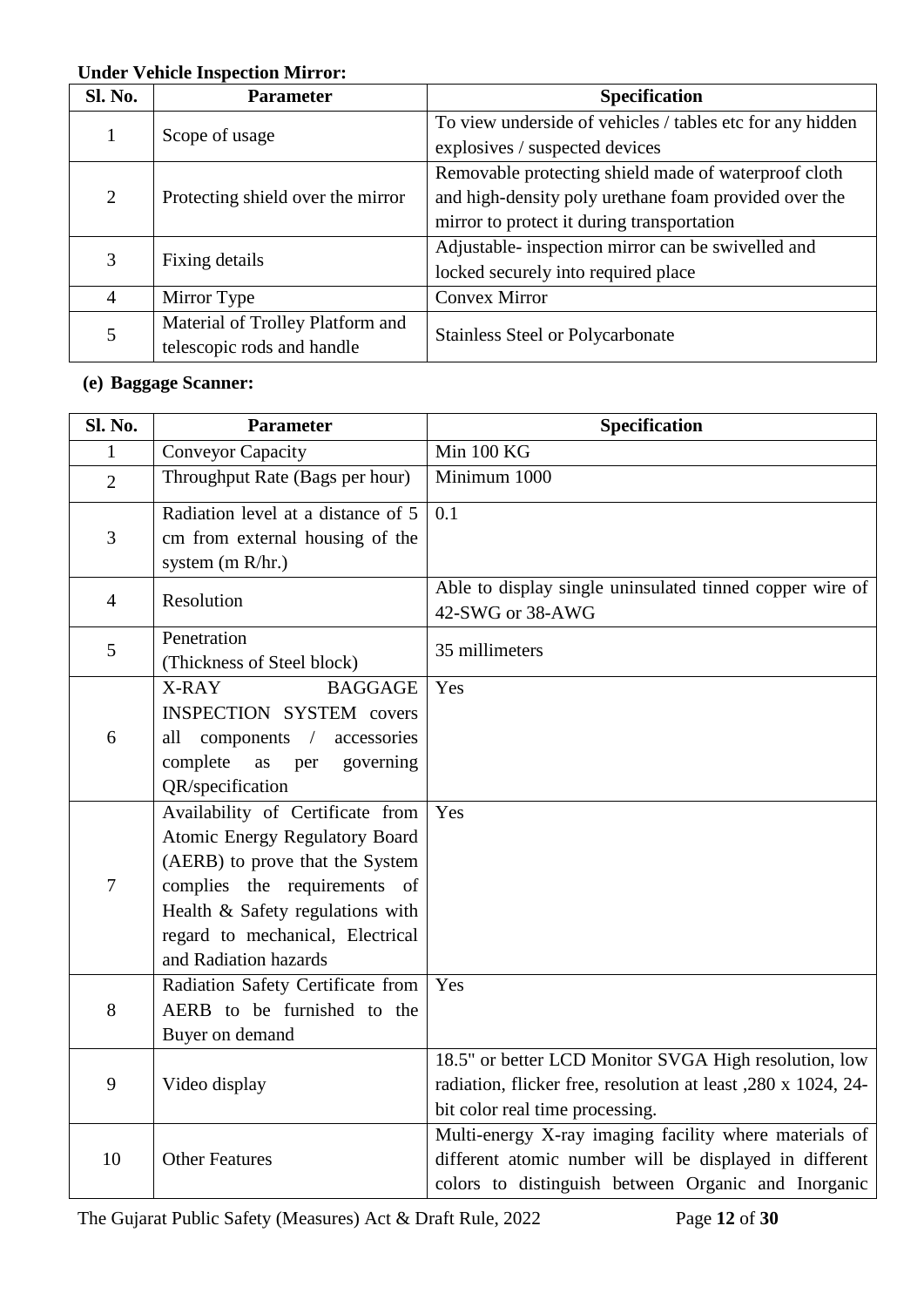|  | materials. With this method to distinguish high density       |
|--|---------------------------------------------------------------|
|  | organic materials including explosives. Machine should        |
|  | have variable color or, materials stripping to facilitate the |
|  | operator to monitor images of organic materials for closer    |
|  | scrutiny, all suspicious items (Explosives, High density,     |
|  | material narcotics) should be displayed in one mode and       |
|  | that should be on line.                                       |

### **By Order and in the name of Governor of Gujarat**

**( ) Under Secretary to the Government of Gujarat**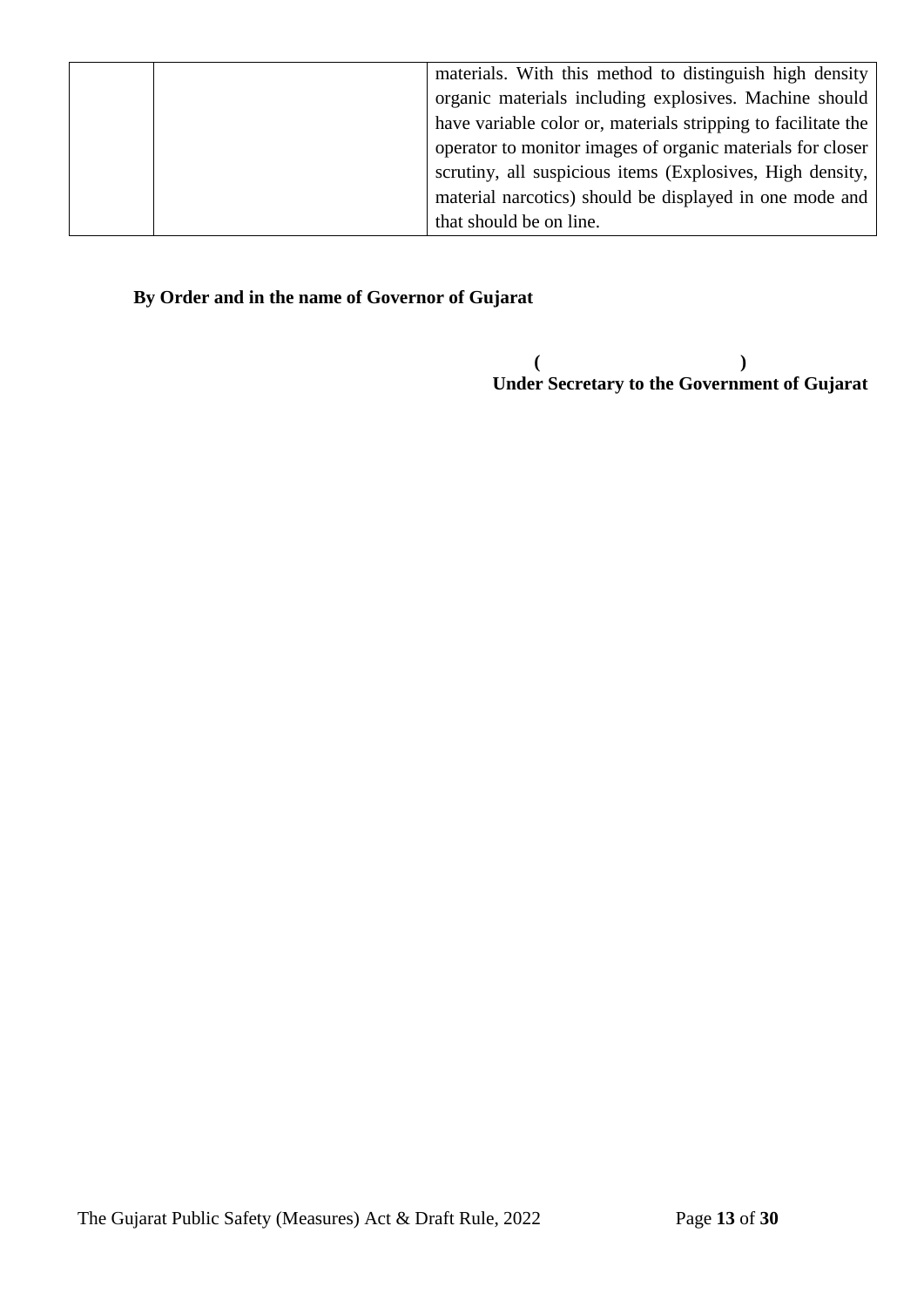### **Form 1**

### (See Sec. 3 (1), Rule 4 (4))

### **(To be submitted by every Owner / Manager / Person or Persons who are running establishment immediately after the installation of public safety measures)**

| Electronic Devices installed and details of equipment:<br>(2)<br>(i) Access Control Devices:<br>Number/make/model of HHMDs:<br>Number/make/model of DFMDs:<br>Number/make/model of Baggage Scanners:<br>Number/make/model of Under Vehicle Inspection Mirrors:<br>(ii) CCTV Camera System:<br>Number/make/model of CCTV Cameras:<br>Make & Model of NVRs:<br>Places of installation:<br>(3)<br>(i) Entry-Exit of the Establishment (Yes/No):<br>(ii) Entry-Exit of the Designated Parking (Yes/No):<br>Date of installation<br>(4)<br>(5)<br>Field of view of CCTV Cameras installed at Entry-Exit of the<br>Establishment and Entry-Exit of the Designated Parking:<br>(i) Angle Covered in Degrees:<br>(ii) Distance Covered in Meters:<br>Date of inspection of the establishment by the officer authorized by<br>(6)<br><b>Public Safety Committee</b><br>Whether facility available for transfer of data or not.<br>(8)<br>Date of filing the First Statement<br>(9)<br>(10) |     |                                                          |  |
|-----------------------------------------------------------------------------------------------------------------------------------------------------------------------------------------------------------------------------------------------------------------------------------------------------------------------------------------------------------------------------------------------------------------------------------------------------------------------------------------------------------------------------------------------------------------------------------------------------------------------------------------------------------------------------------------------------------------------------------------------------------------------------------------------------------------------------------------------------------------------------------------------------------------------------------------------------------------------------------|-----|----------------------------------------------------------|--|
|                                                                                                                                                                                                                                                                                                                                                                                                                                                                                                                                                                                                                                                                                                                                                                                                                                                                                                                                                                                   | (1) | Name, Registration Number & Address of the Establishment |  |
|                                                                                                                                                                                                                                                                                                                                                                                                                                                                                                                                                                                                                                                                                                                                                                                                                                                                                                                                                                                   |     |                                                          |  |
|                                                                                                                                                                                                                                                                                                                                                                                                                                                                                                                                                                                                                                                                                                                                                                                                                                                                                                                                                                                   |     |                                                          |  |
|                                                                                                                                                                                                                                                                                                                                                                                                                                                                                                                                                                                                                                                                                                                                                                                                                                                                                                                                                                                   |     |                                                          |  |
|                                                                                                                                                                                                                                                                                                                                                                                                                                                                                                                                                                                                                                                                                                                                                                                                                                                                                                                                                                                   |     |                                                          |  |
|                                                                                                                                                                                                                                                                                                                                                                                                                                                                                                                                                                                                                                                                                                                                                                                                                                                                                                                                                                                   |     |                                                          |  |
|                                                                                                                                                                                                                                                                                                                                                                                                                                                                                                                                                                                                                                                                                                                                                                                                                                                                                                                                                                                   |     |                                                          |  |
|                                                                                                                                                                                                                                                                                                                                                                                                                                                                                                                                                                                                                                                                                                                                                                                                                                                                                                                                                                                   |     |                                                          |  |
|                                                                                                                                                                                                                                                                                                                                                                                                                                                                                                                                                                                                                                                                                                                                                                                                                                                                                                                                                                                   |     |                                                          |  |
|                                                                                                                                                                                                                                                                                                                                                                                                                                                                                                                                                                                                                                                                                                                                                                                                                                                                                                                                                                                   |     |                                                          |  |
|                                                                                                                                                                                                                                                                                                                                                                                                                                                                                                                                                                                                                                                                                                                                                                                                                                                                                                                                                                                   |     |                                                          |  |
|                                                                                                                                                                                                                                                                                                                                                                                                                                                                                                                                                                                                                                                                                                                                                                                                                                                                                                                                                                                   |     |                                                          |  |
|                                                                                                                                                                                                                                                                                                                                                                                                                                                                                                                                                                                                                                                                                                                                                                                                                                                                                                                                                                                   |     |                                                          |  |
|                                                                                                                                                                                                                                                                                                                                                                                                                                                                                                                                                                                                                                                                                                                                                                                                                                                                                                                                                                                   |     |                                                          |  |
|                                                                                                                                                                                                                                                                                                                                                                                                                                                                                                                                                                                                                                                                                                                                                                                                                                                                                                                                                                                   |     |                                                          |  |
|                                                                                                                                                                                                                                                                                                                                                                                                                                                                                                                                                                                                                                                                                                                                                                                                                                                                                                                                                                                   |     |                                                          |  |
|                                                                                                                                                                                                                                                                                                                                                                                                                                                                                                                                                                                                                                                                                                                                                                                                                                                                                                                                                                                   |     |                                                          |  |
|                                                                                                                                                                                                                                                                                                                                                                                                                                                                                                                                                                                                                                                                                                                                                                                                                                                                                                                                                                                   |     |                                                          |  |
|                                                                                                                                                                                                                                                                                                                                                                                                                                                                                                                                                                                                                                                                                                                                                                                                                                                                                                                                                                                   |     |                                                          |  |
|                                                                                                                                                                                                                                                                                                                                                                                                                                                                                                                                                                                                                                                                                                                                                                                                                                                                                                                                                                                   |     |                                                          |  |
|                                                                                                                                                                                                                                                                                                                                                                                                                                                                                                                                                                                                                                                                                                                                                                                                                                                                                                                                                                                   |     |                                                          |  |
|                                                                                                                                                                                                                                                                                                                                                                                                                                                                                                                                                                                                                                                                                                                                                                                                                                                                                                                                                                                   |     |                                                          |  |
|                                                                                                                                                                                                                                                                                                                                                                                                                                                                                                                                                                                                                                                                                                                                                                                                                                                                                                                                                                                   |     |                                                          |  |
|                                                                                                                                                                                                                                                                                                                                                                                                                                                                                                                                                                                                                                                                                                                                                                                                                                                                                                                                                                                   |     |                                                          |  |
|                                                                                                                                                                                                                                                                                                                                                                                                                                                                                                                                                                                                                                                                                                                                                                                                                                                                                                                                                                                   |     |                                                          |  |
|                                                                                                                                                                                                                                                                                                                                                                                                                                                                                                                                                                                                                                                                                                                                                                                                                                                                                                                                                                                   |     |                                                          |  |
|                                                                                                                                                                                                                                                                                                                                                                                                                                                                                                                                                                                                                                                                                                                                                                                                                                                                                                                                                                                   |     |                                                          |  |
|                                                                                                                                                                                                                                                                                                                                                                                                                                                                                                                                                                                                                                                                                                                                                                                                                                                                                                                                                                                   |     |                                                          |  |
|                                                                                                                                                                                                                                                                                                                                                                                                                                                                                                                                                                                                                                                                                                                                                                                                                                                                                                                                                                                   |     |                                                          |  |
|                                                                                                                                                                                                                                                                                                                                                                                                                                                                                                                                                                                                                                                                                                                                                                                                                                                                                                                                                                                   |     |                                                          |  |
|                                                                                                                                                                                                                                                                                                                                                                                                                                                                                                                                                                                                                                                                                                                                                                                                                                                                                                                                                                                   |     |                                                          |  |
|                                                                                                                                                                                                                                                                                                                                                                                                                                                                                                                                                                                                                                                                                                                                                                                                                                                                                                                                                                                   |     |                                                          |  |
|                                                                                                                                                                                                                                                                                                                                                                                                                                                                                                                                                                                                                                                                                                                                                                                                                                                                                                                                                                                   |     |                                                          |  |
|                                                                                                                                                                                                                                                                                                                                                                                                                                                                                                                                                                                                                                                                                                                                                                                                                                                                                                                                                                                   |     | Due Date for filing next Annual Return                   |  |

### **Date:**

### **Signature of Owner / Manager/Association of Establishment**

(Note: The form may be submitted either electronic mode or physically to the jurisdictional Public Safety Committee)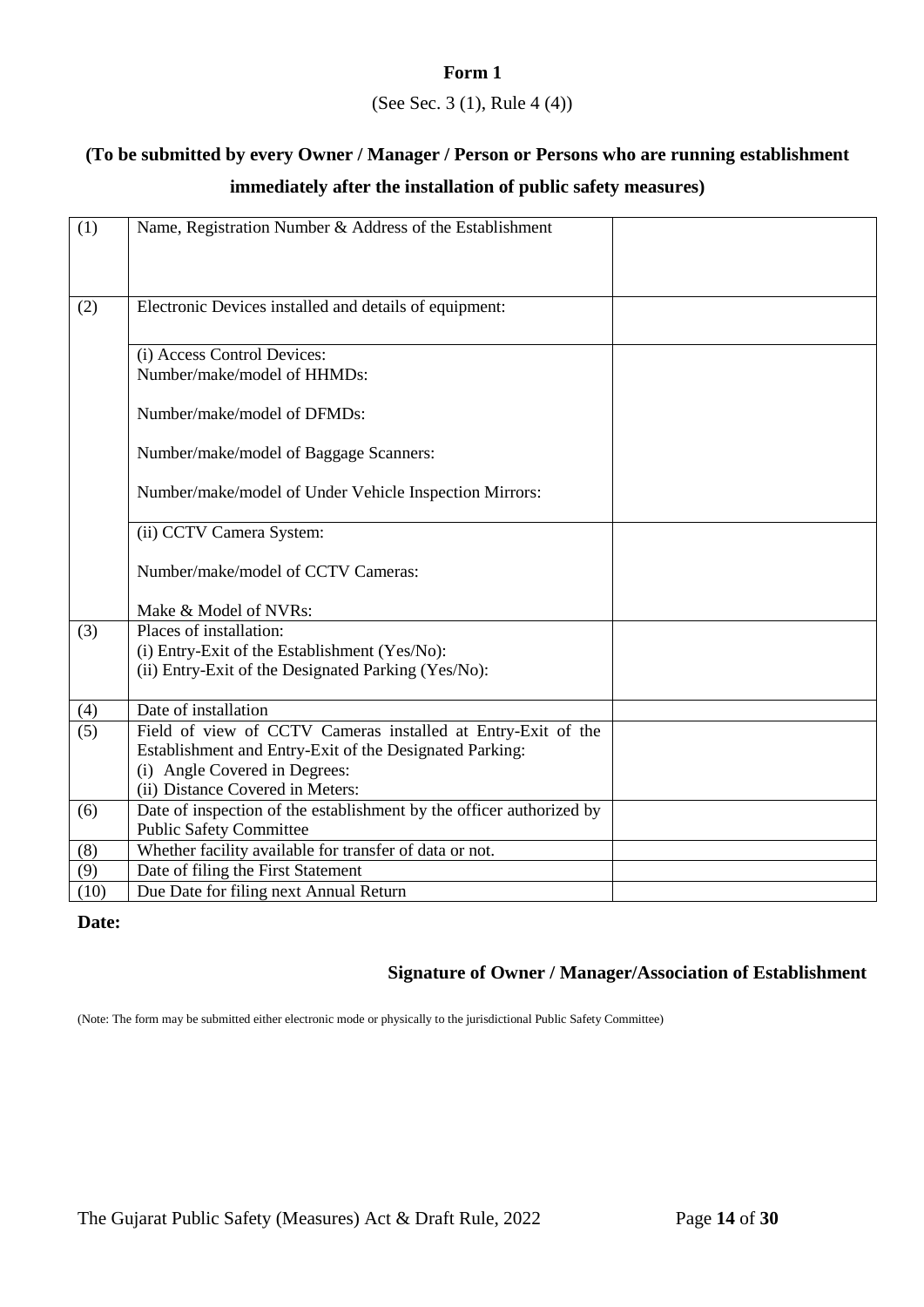### (See Sec. 3 (1), Rule 4 (4))

## **(To be submitted by every Owner / Manager / Person or Persons who are running establishment annually)**

| (1)  | Name, Registration Number & Address<br>of<br>the<br>Establishment |  |
|------|-------------------------------------------------------------------|--|
| (2)  | Electronic Devices installed and details of equipment:            |  |
|      |                                                                   |  |
|      | (i) Access Control Devices:                                       |  |
|      | Number/make/model of HHMDs:                                       |  |
|      | Number/make/model of DFMDs:                                       |  |
|      | Number/make/model of Baggage Scanners:                            |  |
|      | Number/make/model of Under Vehicle Inspection Mirrors:            |  |
|      | (ii) CCTV Camera System:                                          |  |
|      | Number/make/model of CCTV Cameras:                                |  |
|      | Make & Model of NVRs:                                             |  |
| (3)  | Places of installation:                                           |  |
|      | (i) Entry-Exit of the Establishment (Yes/No):                     |  |
|      | (ii) Entry-Exit of the Designated Parking (Yes/No):               |  |
|      |                                                                   |  |
| (4)  | Any changes (Addition/Removal) made in the public safety          |  |
|      | measures during the year (Yes/No)                                 |  |
|      | Details of new devices installed:                                 |  |
|      | Devices removed:                                                  |  |
| (5)  | Field of view of CCTV Cameras installed at Entry-Exit of          |  |
|      | the Establishment and Entry-Exit of the Designated                |  |
|      | Parking:                                                          |  |
|      | (iii) Angle Covered in Degrees:                                   |  |
|      | (iv) Distance Covered in Meters:                                  |  |
| (6)  | Whether the devices are in working condition? (Yes/No)            |  |
| (8)  | Date of inspection of the establishment by the officer            |  |
|      | authorized by Public Safety Committee                             |  |
| (9)  | Suggestions given by inspecting officer and its compliance        |  |
|      |                                                                   |  |
| (10) | Whether facility available for transfer of data or not.           |  |
| (11) | Date of filing of Annual Return                                   |  |
| (12) | Due Date for filing next Annual Return                            |  |

### **Date: Signature of Owner / Manager/Association of**

### **Establishment**

(Note: The form may be submitted either electronic mode or physically to the jurisdictional Public Safety Committee)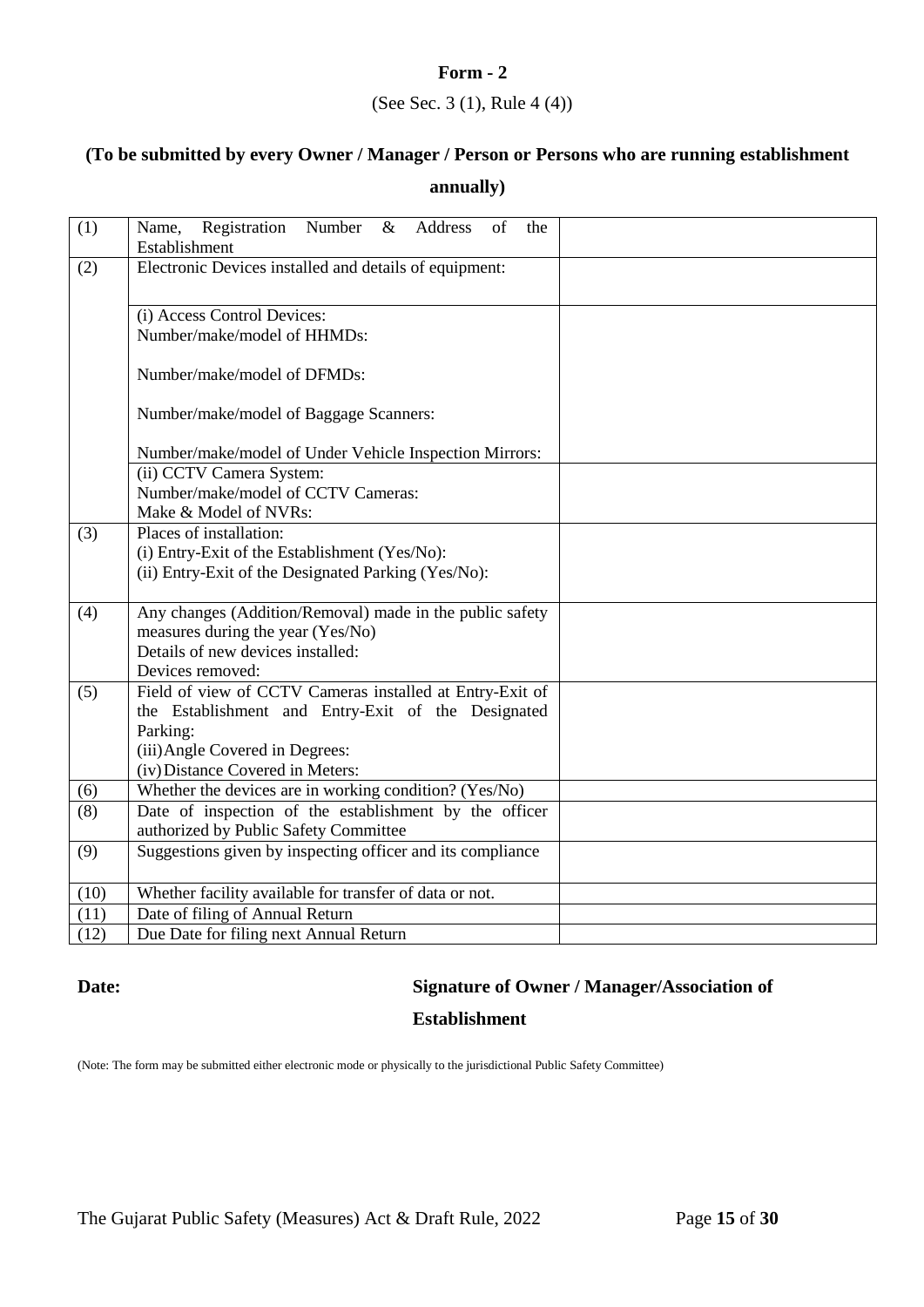### (See Sec. 4 (3), Rule 4 (5))

## **Form for Identification of an Establishment under Gujarat Public Safety (Measures) Enforcement Act, 2022**

|      | <b>Details of the Establishment:</b>                                                              |  |
|------|---------------------------------------------------------------------------------------------------|--|
| (1)  | Name, Registration Number & Address of the Establishment                                          |  |
|      |                                                                                                   |  |
|      |                                                                                                   |  |
| (2)  | address and mobile number of the Owner/Manager/<br>Name,                                          |  |
|      | Association of the Establishment                                                                  |  |
|      |                                                                                                   |  |
|      |                                                                                                   |  |
| (3)  | Establishment<br>of<br>(Multiplexes/Restaurant/Hospitals/<br>Type<br>Recreational/Religious etc.) |  |
| (4)  | Municipal License Number and any other departmental licenses                                      |  |
| (5)  | Name of the jurisdictional Police Station                                                         |  |
| (6)  | Whether the entire building utilized by Establishment owner / Group                               |  |
|      | of owners or tenant / tenants                                                                     |  |
| (7)  | If it is tenancy, the details of Owner/ Builder / Association?                                    |  |
| (8)  | $(i)$ Number of entry points to the building / premises                                           |  |
| (9)  | (ii) Number of exit points to the building / premises                                             |  |
| (10) | Nearest Parking slots and distance from the Establishment                                         |  |
| (11) | (a) Average number of two wheelers parked                                                         |  |
|      | (b) Average number of four wheelers parked                                                        |  |
|      | Whether private security agency is engaged or not?                                                |  |
| (12) | (i) If yes, the name and address of Agency.                                                       |  |
|      | (ii) Whether the Security guards are trained or not?                                              |  |
| (13) | Other Establishments in and around the Establishment                                              |  |
| (14) | Number of visitors entering the establishment at any given point of                               |  |
|      | time                                                                                              |  |
|      | <b>Threat Assessment by Public Safety Committee:</b>                                              |  |
| (15) | Vulnerability of the Establishment (High/Medium/Low):                                             |  |
| (16) | Threat Perception (High/Medium/Low):                                                              |  |
| (17) | Any other establishment/gathering in and around radius of 50 yards:                               |  |
| (18) | Details of past incidents of property offences/body offences/incidents                            |  |
|      | of sexual assault on women occurred in the area, if any                                           |  |
| (19) | Distance and Field of View of CCTV Camera required                                                |  |
|      | <b>Public Safety Measures Suggested:</b>                                                          |  |
| (20) | Type of Access Control Devices suggested:                                                         |  |
|      | Number of HHMDs:<br>Number of DFMDs:                                                              |  |
|      | Number of Baggage Scanners:                                                                       |  |
|      | Number of Under Vehicle Inspection Mirrors:                                                       |  |
|      |                                                                                                   |  |

The Gujarat Public Safety (Measures) Act & Draft Rule, 2022 Page **16** of **30**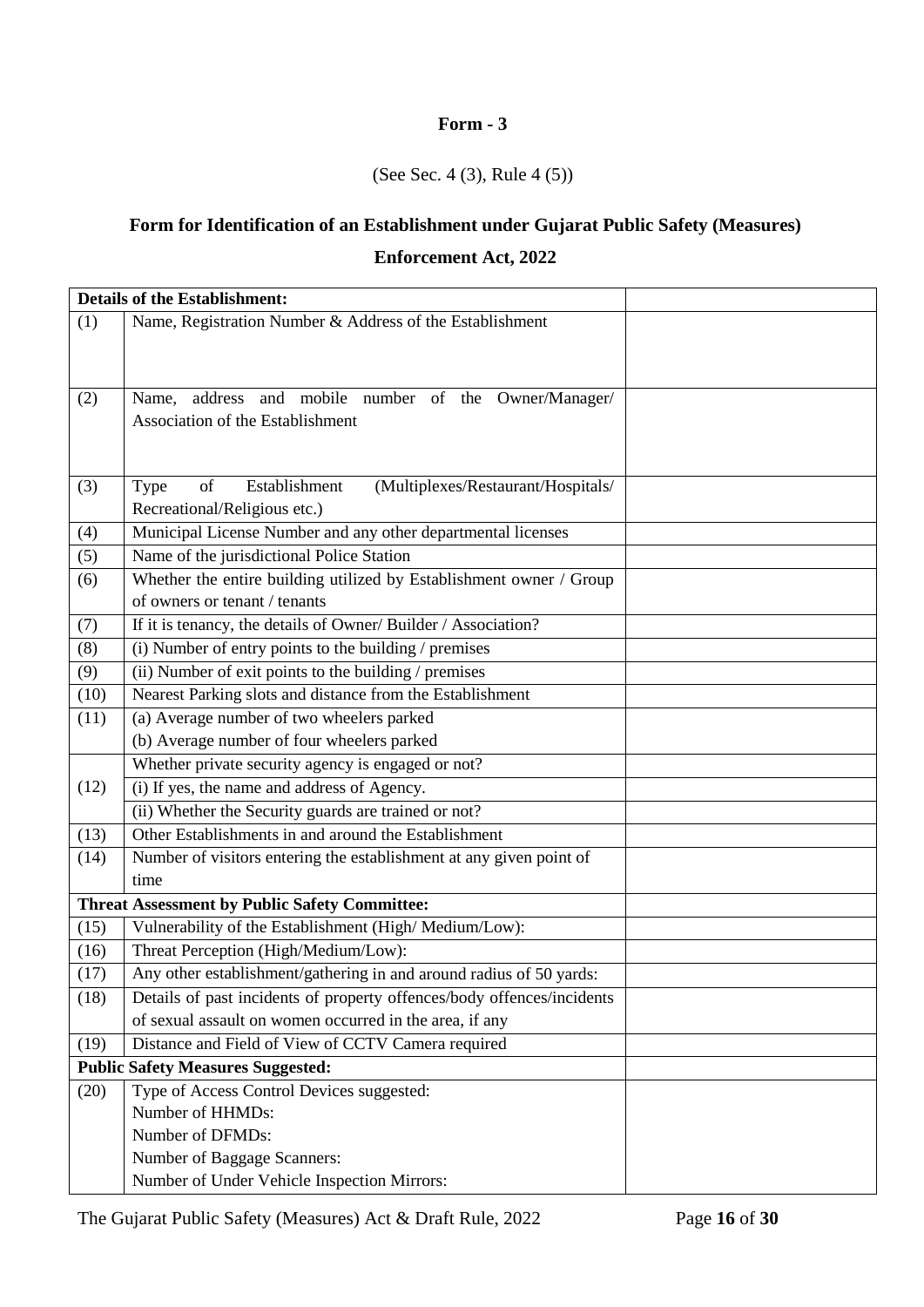| (21) | Suggested Location of Access Control Devices:          |  |
|------|--------------------------------------------------------|--|
|      | HHMD <sub>s</sub> :                                    |  |
|      | DFMD <sub>s</sub> :                                    |  |
|      | <b>Baggage Scanners:</b>                               |  |
|      | Under Vehicle Inspection Mirrors:                      |  |
| (22) | Number of CCTV Cameras:                                |  |
| (23) | Location of CCTV Cameras:                              |  |
| (24) | Any other suggestion as part of Public Safety Measures |  |

The establishment is hereby identified as an 'establishment' under this Act having obligation to install public safety measures as per Section 3 of Gujarat Public Safety (Measures) Enforcement Act, 2022.

### **Date:**

### **Signature of Members of Public Safety Committee**

### **(or Officers authorized by Public Safety Committee)**

### **To:**

The Owner / Manager/Association of the Establishment

Name & Address of the Establishment:.………………..

…………………………………………………………..

### **Copy to:**

The Chairman, Public Safety Committee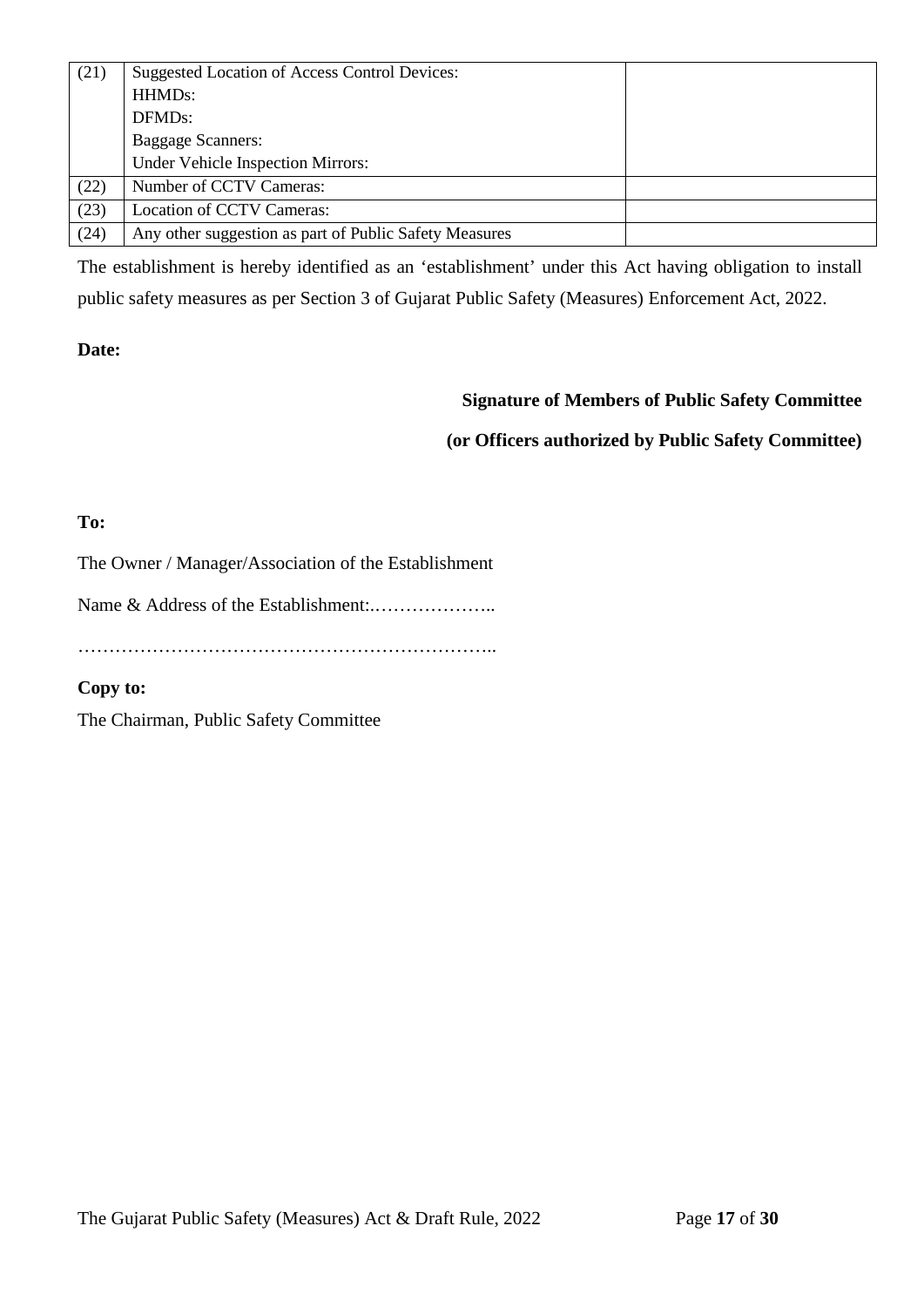#### (See Sec. 5 (1), Rule 6 (1))

### **Inspection Report under Sec. 5 (1), Rule 6 (1) of** t**he Gujarat Public Safety (Measures) Enforcement Act, 2022-The Gujarat Public Safety (Measures) Enforcement Rules, 2022**

### (TO BE PREPARED IN TRIPLICATE)

**To,** The Chairman, Public Safety Committee, City/District: \_\_\_\_\_\_\_\_\_\_\_\_\_\_\_\_\_\_\_

Name & Designation of Inspecting Officer: Date of Inspection: Date of last Inspection:

| (1) | Name of the Establishment:                                                                                                      |                                                   |
|-----|---------------------------------------------------------------------------------------------------------------------------------|---------------------------------------------------|
| (2) | Address:                                                                                                                        |                                                   |
|     | Land Line No.:                                                                                                                  |                                                   |
|     | Mobile No:                                                                                                                      |                                                   |
|     | E-mail ID.:                                                                                                                     |                                                   |
| (3) | Name and address of Owner / Manager /<br>Persons / Association present at the time of<br>inspection with Mobile No              |                                                   |
| (4) | Type of Establishment                                                                                                           |                                                   |
| (5) | Municipal License No.                                                                                                           | License No.                                       |
|     | or any other License No.                                                                                                        | Valid up to                                       |
| (6) | Whether periodical return submitted by<br>Establishment<br>Owner<br>Manager<br>$\sqrt{2}$<br>$\sqrt{2}$<br>Association (Yes/No) |                                                   |
| (7) | If Yes, Date of Last Return submitted:                                                                                          |                                                   |
| (8) | Types of Access Control Devices installed<br>(to be compared with the return filed by the                                       | $(1)$ DFMD:                                       |
|     | Establishment):                                                                                                                 | $(2)$ HHMD                                        |
|     |                                                                                                                                 | (3) Vehicle Bottom Search Mirror (as required)    |
|     |                                                                                                                                 | (4) Baggage scanner (as required)                 |
|     |                                                                                                                                 | (5) Whether they are in working condition or not? |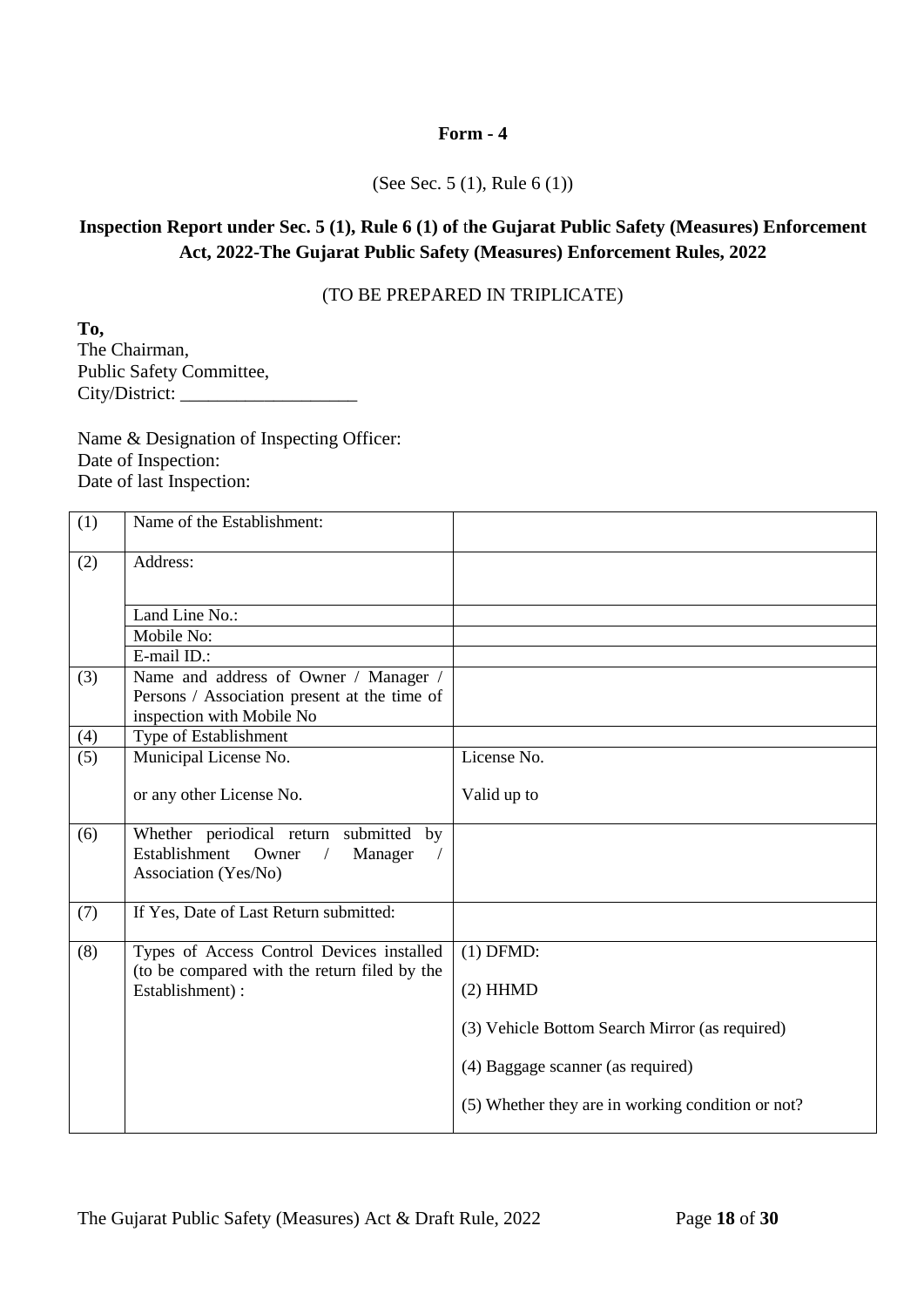| (9)  | CCTV Camera System installed (to be                                                                                                    | (1) No. of cameras installed:                                                                                                                                                                                                          |
|------|----------------------------------------------------------------------------------------------------------------------------------------|----------------------------------------------------------------------------------------------------------------------------------------------------------------------------------------------------------------------------------------|
|      | compared with the return filed by the<br>Establishment):                                                                               | (2) Type of Cameras:<br>(3) Storage Capacity:<br>(4) Whether CCTV Camera System is in working<br>condition?<br>(5) Whether it is covering approach areas to the entry<br>and exit up to a distance of 50 yards<br>(6) Quality of Image |
| (10) | Whether the Access Control Devices, CCTV<br>Camera System and Security Gadgets are<br>meeting out the safety requirements?<br>(Yes/No) |                                                                                                                                                                                                                                        |
| (11) | If No, deficiencies noticed                                                                                                            |                                                                                                                                                                                                                                        |
| (12) | Suggestions for improvement /Remarks of<br><b>Inspecting Officer</b>                                                                   |                                                                                                                                                                                                                                        |

### **Date**:

Signature of Owner/Manager /Association of Establishment

Signature of Inspecting Officer

### **Copy to:**

The Owner / Manager / person or the persons/ Association of Establishment

Name & Address of the Establishment:.…………………………………….

……………………………………………………………………………….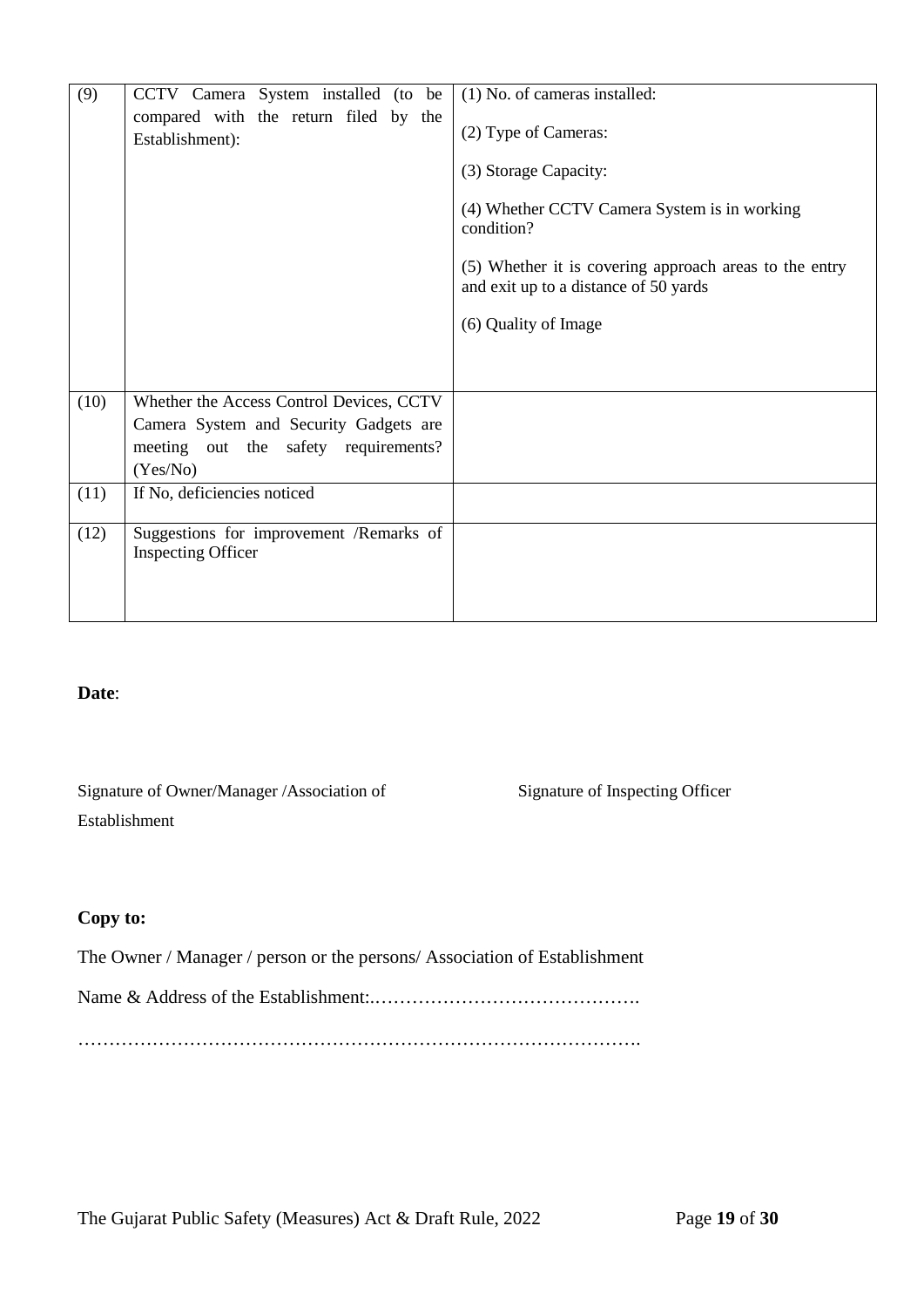### (See Sec.5 (1), Rule 6 (4))

### **Form of Show Cause Notice under Sec.5 (1), Rule 6 (4) of the Gujarat Public Safety (Measures) Enforcement Act, 2022 and the Gujarat Public Safety (Measures) Enforcement Rules, 2022**

Number: ……………... Date:………………….

**To,** 

The Owner / Manager / Association Name & Address of the Establishment

………………………………………..

**Sub:** Show Cause Notice Sec.5 (1), Rule 6 (4) of the Gujarat Public Safety (Measures) Enforcement Act, 2022 and the Gujarat Public Safety (Measures) Enforcement Rules, 2022 for non-compliance of the public safety measures – Reg.

### **Sir,**

Whereas, your establishment has been identified as Establishment under the Gujarat Public Safety (Measures) Enforcement Act, 2022.

**2.** Whereas, you are under obligation to install public safety measures as enumerated in sec 3(1) of the Gujarat Public Safety (Measures) Enforcement Act, 2022.

**3.** Whereas, the officer authorized by the Public Safety Committee has inspected your establishment on …………………. and has found the following violations:

| . <u>. .</u> |  |
|--------------|--|
|              |  |
|              |  |

**4.** Whereas, as owner / Manager /member of the Association of the establishment, you have failed to maintain the public safety measures in the premises as per the prescribed specification thereby violated Section 3 (1) of Gujarat Public Safety (Measures) Enforcement Act, 2022.

**5.** Therefore, this Show Cause Notice is being issued as to why penalty under Section 5 (2) of the Act should not be levied for non-compliance of the Act. Your written reply should reach this office within 15 days failing which penal action will be initiated against you.

### **(Signature of the Member-Secretary)** Public Safety Committee

City/District

**Copy to:**

| The Station House Officer (SHO), |  |
|----------------------------------|--|
|                                  |  |
|                                  |  |

The Gujarat Public Safety (Measures) Act & Draft Rule, 2022 Page **20** of **30**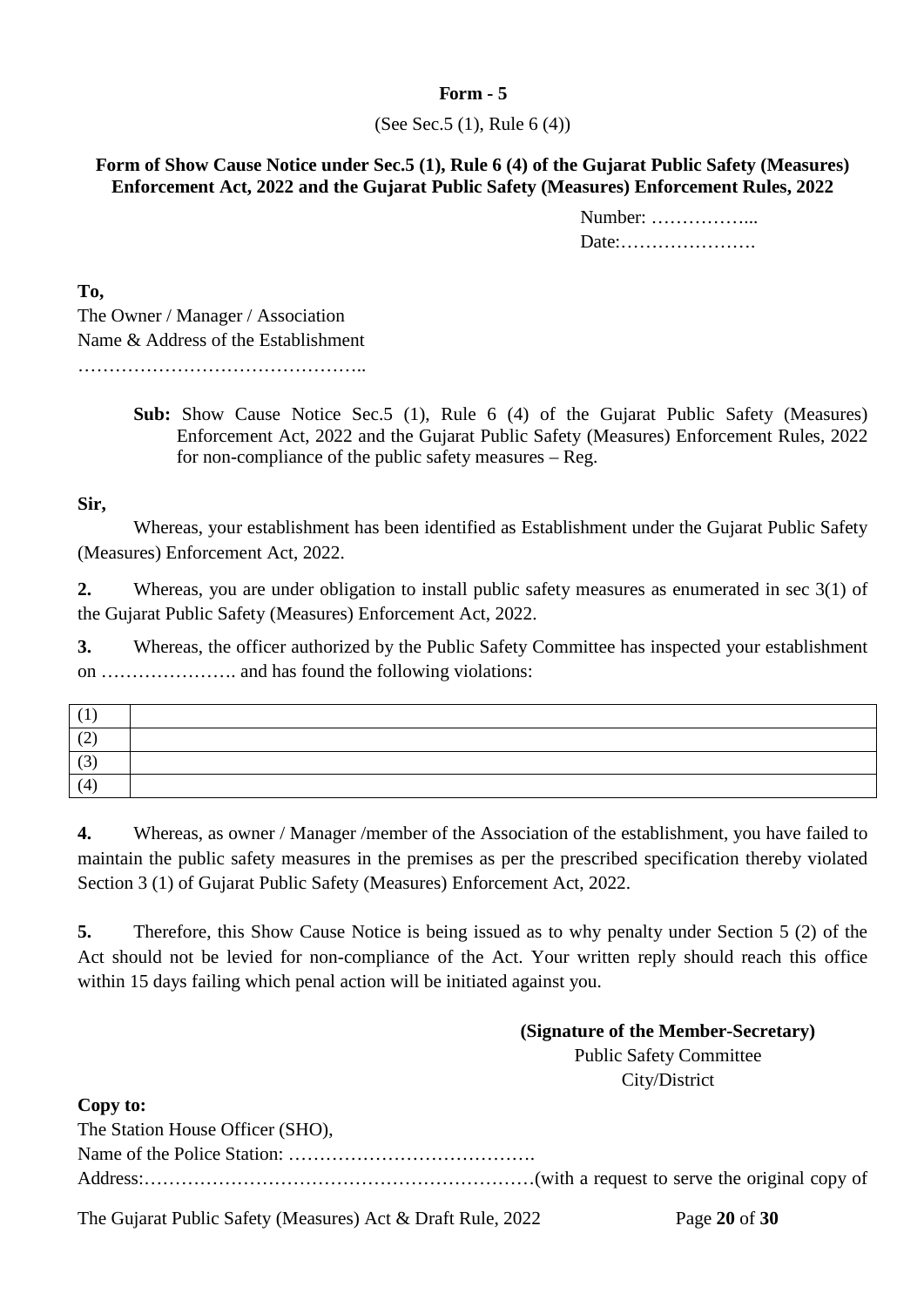the Show Cause Notice to the Owner / Manager / Association and forward acknowledged copy to this office)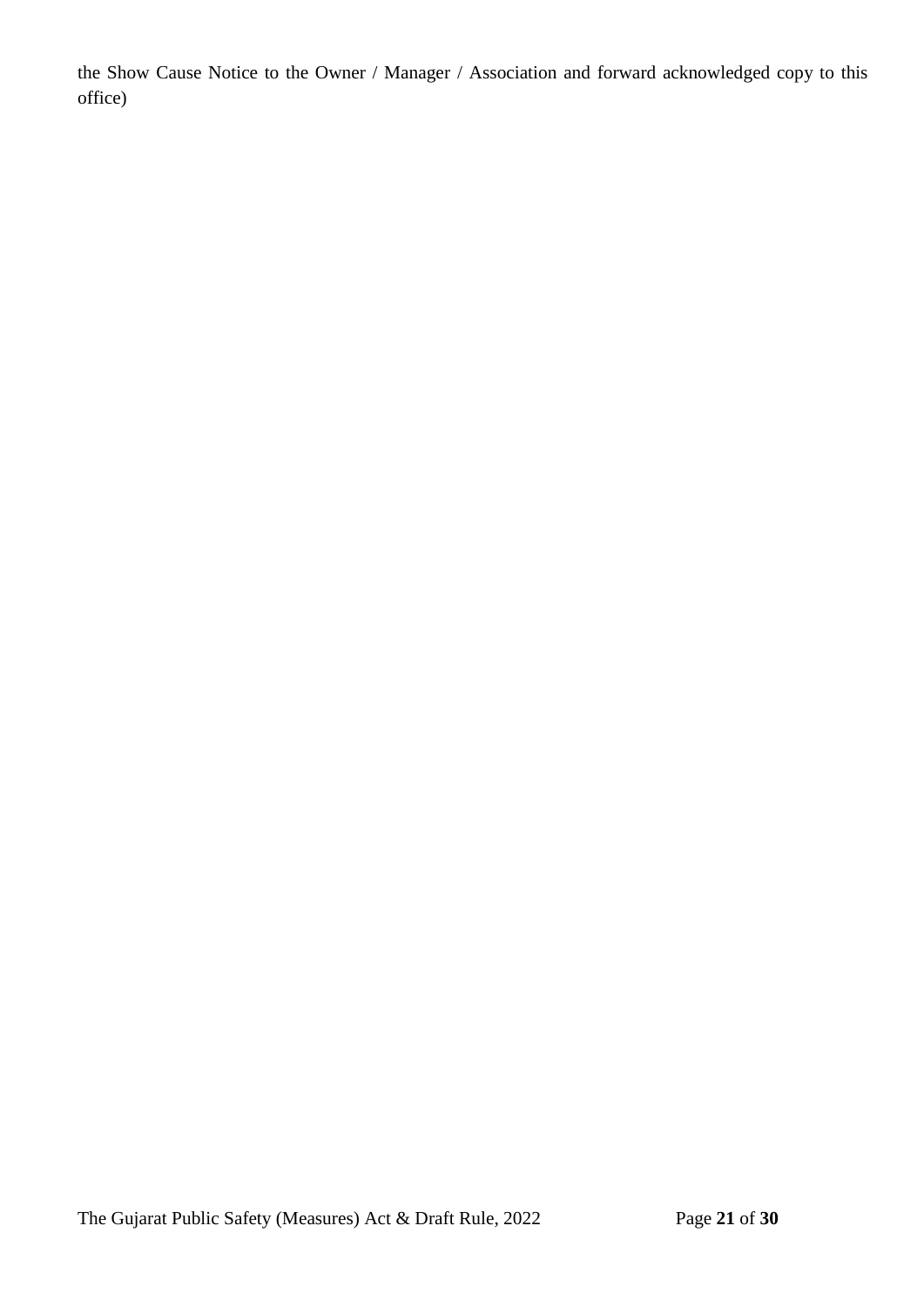(See Sec. 5 (2), Rule 6 (4))

### **Format for Levying of Compounding Fee under Section-5 (2) of the Gujarat Public Safety (Measures) Enforcement Act, 2022 and Rule-6 (4) the Gujarat Public Safety (Measures) Enforcement Rules, 2022**

Number: ……………... Date:………………….

**The Chairman, Public Safety Committee City/District: \_\_\_\_\_\_\_\_\_\_\_\_\_\_\_\_\_\_\_**

**To,** 

The owner / Manager / Association Name of the Establishment ……………………………. ……………………………………

> **Sub:** Levying of Compounding fee for Non-compliance of Section 3 (1) of the Gujarat Public Safety (Measures) Enforcement Act, 2022 and Section 6 (4) of Gujarat Public Safety (Measures) Enforcement Rules, 2022

**Ref:** Show Cause Notice No. ………………., Dated:.…………………

**Sir,**

Whereas, your establishment has been identified as an Establishment under the Gujarat Public Safety (Measures) Enforcement Act, 2022.

**2.** Whereas, you have failed to reply to the Show Cause Notice / the reply to the Show Cause Notice is not satisfactory. Therefore, in exercise of the powers conferred on me under section 5 (2) read with Rule 6 (4) of the Gujarat Public Safety (Measures) Enforcement Act, 2022, I hereby order a penalty of Rs.10,000 (Rupees ten thousand only) for the first month and Rs.25,000 (Rupees twenty-five thousand only) for the subsequent months of default.

**3.** You shall forthwith pay the penalty at the office of Resident Additional Collector, District:……………….. and submit the copy of the challan as proof of having paid the penalty to this office.

> Signature of the Chairman Public Safety Committee

### **Copy to:**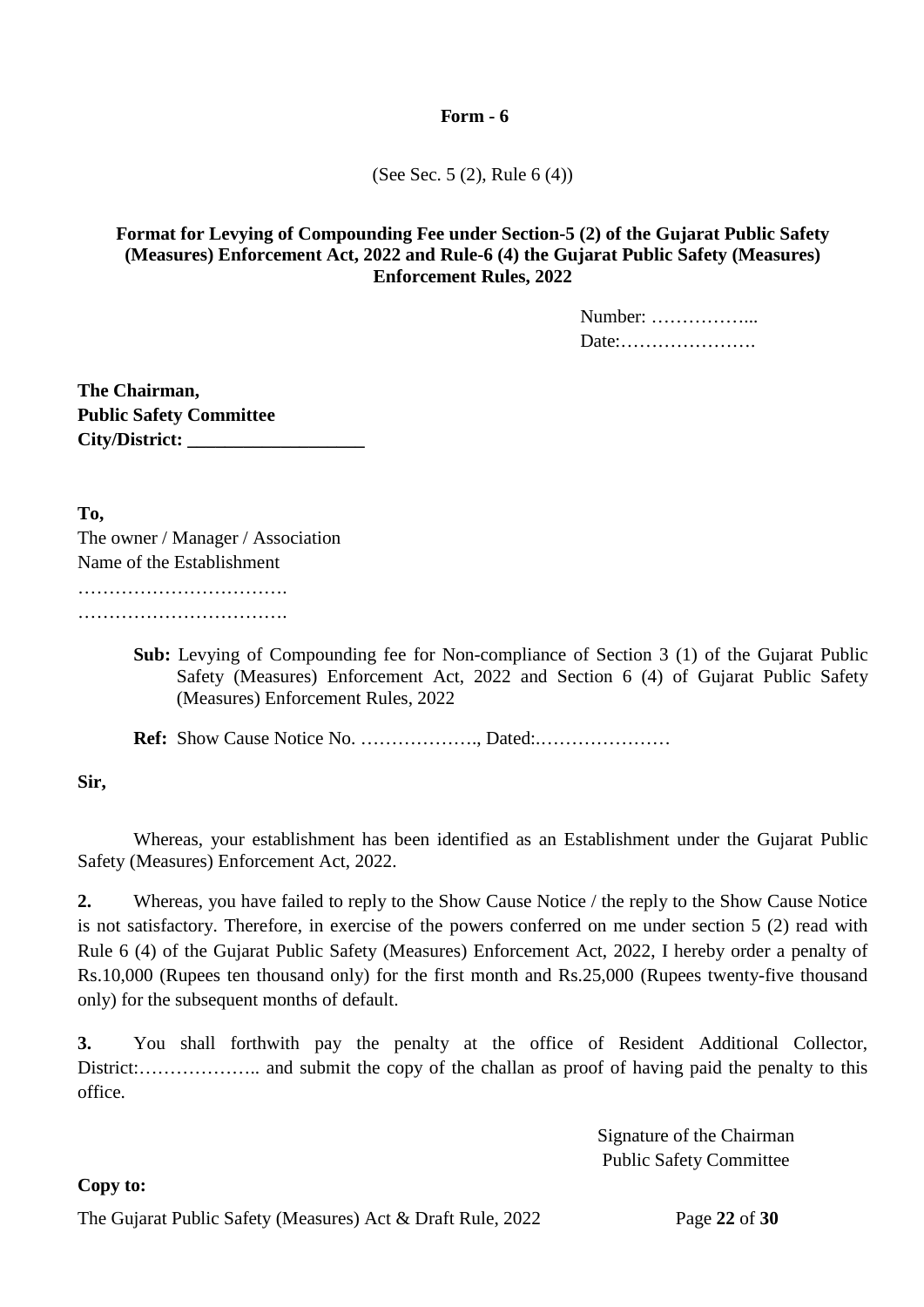The Station House Officer (SHO),

Name of the Police Station: ………………………………….

Address:………………………………………………………(with a request to serve the original order to the Owner / Manager / Association and forward acknowledged copy to this office)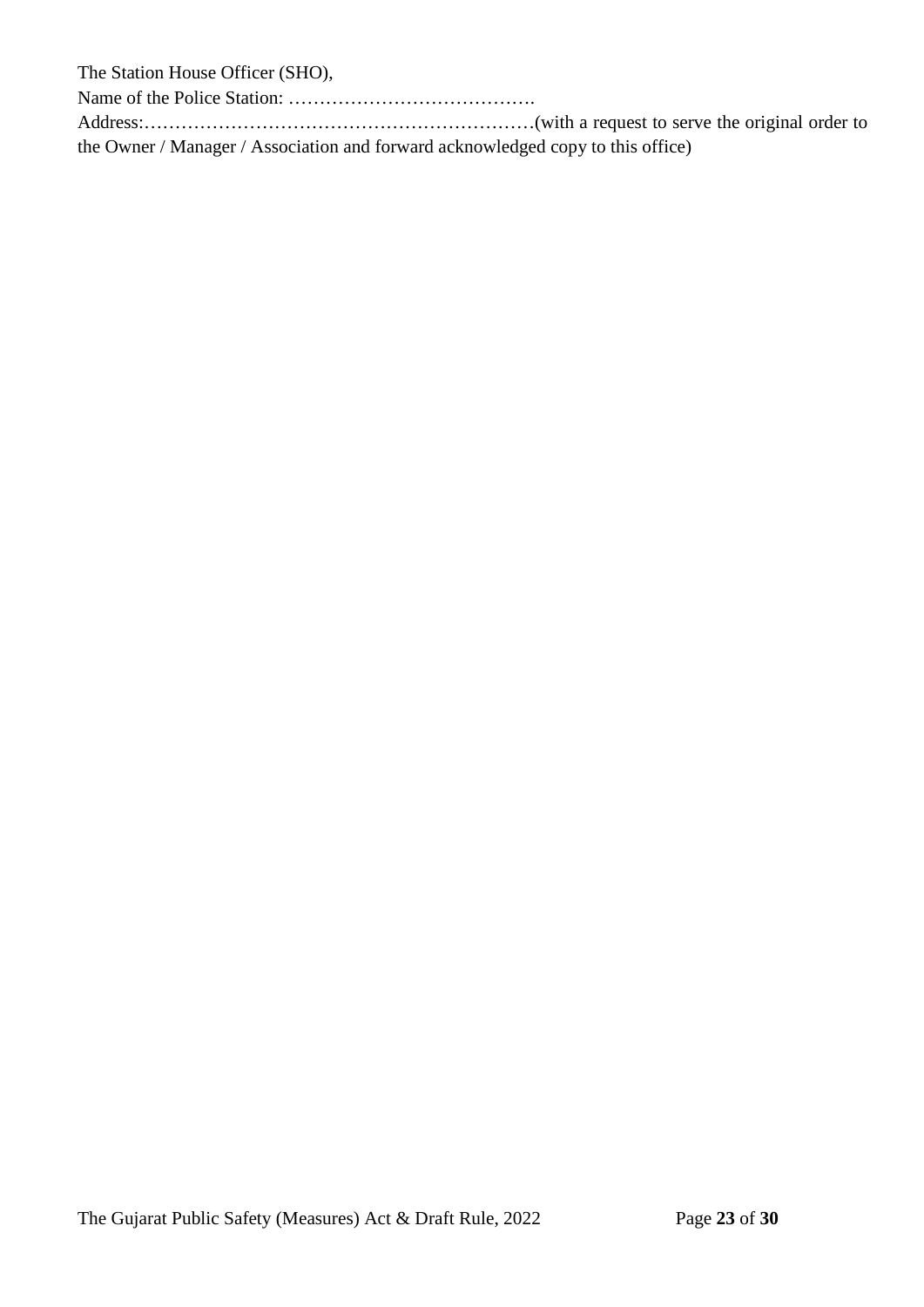### **(See Sec. 6 (1), Rule 7 (1))**

### **Form for Appeal under Section 6 (1) of the Gujarat Public Safety (Measures) Enforcement Act, 2022 and Rule 7 (1) of the Gujarat Public Safety (Measures) Enforcement Rules, 2022**

To, **The Chairman, Public Safety Committee City/District: \_\_\_\_\_\_\_\_\_\_\_\_\_\_\_\_\_\_\_**

I / We ................................................. s/o………………………………… Age.................. r/o ...........................................................................................................................................................being

owner / Manager / Association of Establishment, do hereby declare that the public safety measures as required under the Gujarat Public Safety (Measures) Act, 2022 are installed in the establishment and they are in good working condition and a sample feed was collected in this regard for reference. The violations noticed by the inspection committee are not fully true in my opinion / the violations noticed by the inspection committee have been corrected thereafter and the instructions are complied with.

**2.** The above facts are true and correct to the best of my / our knowledge. In case any information is found incorrect in the above declaration,  $I / We am / are liable for the action under the law.$ 

**3.** The details of public safety measures (Access Control Device/CCTV Camera System) installed in the premises are as under:

**4.** Hence, I prefer an appeal on the orders of Public Safety Committee with a request to waive off the compounding fee levied on us for violating the provisions of the Gujarat Public Safety (Measures) Act, 2022. I may be given an opportunity to be heard either in person or through an authorized representative and submit relevant documents/materials in support of my contention before deciding on this appeal.

### **Place:Date: Signature of Owner / Manager / Association of**

**Establishment**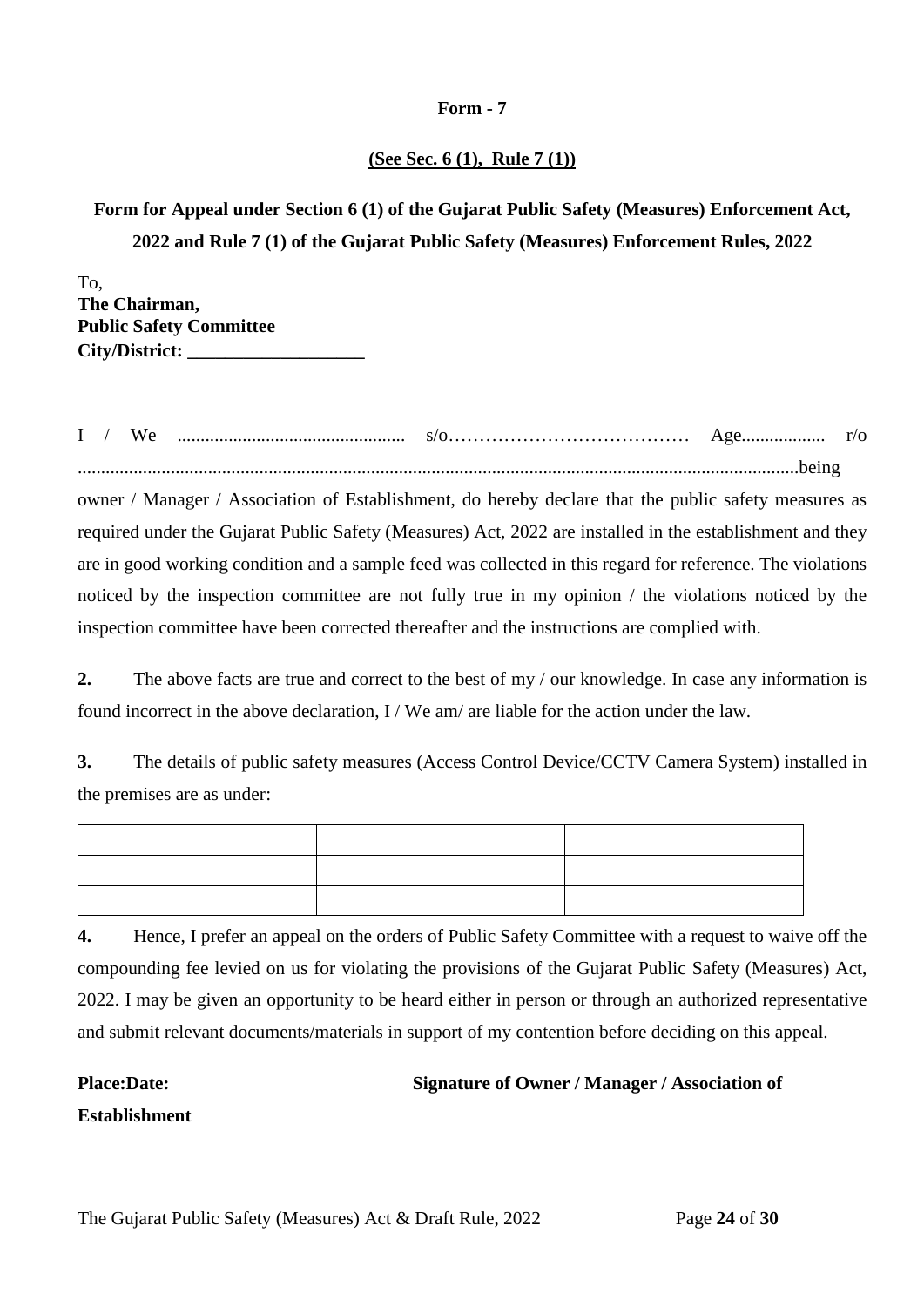#### **(See Sec. 6 (2), Rule 7 (2))**

### **Notice to the appellant for hearing under Section 6 (2) of the Gujarat Public Safety (Measures) Enforcement Act, 2022 and Rule 7 (2) of the Gujarat Public Safety (Measures) Enforcement Rules, 2022**

**To,** 

The owner / Manager / Association Name of the Establishment

> **Sub:** Notice in connection with appeal against the orders of Public Safety Committee levying compounding fee for Non-compliance of Section 3 (1) of the Gujarat Public Safety (Measures) Enforcement Act, 2022 and Section 6 (4) of the Gujarat Public Safety (Measures) Enforcement Rules, 2022

**Ref:** Order of Public Safety Committee No. ………………., Date …………………

\*\*\*

We are in receipt of your request to go on appeal against the orders of public safety committee under Section-5 (2) of the Gujarat Public Safety (Measures) Enforcement Act, 2022 and Rule-6 (4) the Gujarat Public Safety (Measures) Enforcement Rules, 2022 Dated…………..

**2.** You will be given an opportunity to be heard in this regard. Hence, you are required to be present in person or through your representative in support of your contention on (Date)……………… at (Time) ……….. hrs at (Venue) ……………………………………………………………………………………………………….

> District Magistrate City/District

**Copy to:**

The Chairman,

Public Safety Committee,

City/District:..…………………..: to authorize an officer to be present during hearing on behalf of the committee.

The Station House Officer (SHO),

Name of the Police Station:………………………………….

District: ……………………………………: to serve the original copy of the notice to the Owner / Manager / Association and forward acknowledged copy to this office.

The Gujarat Public Safety (Measures) Act & Draft Rule, 2022 Page **25** of **30**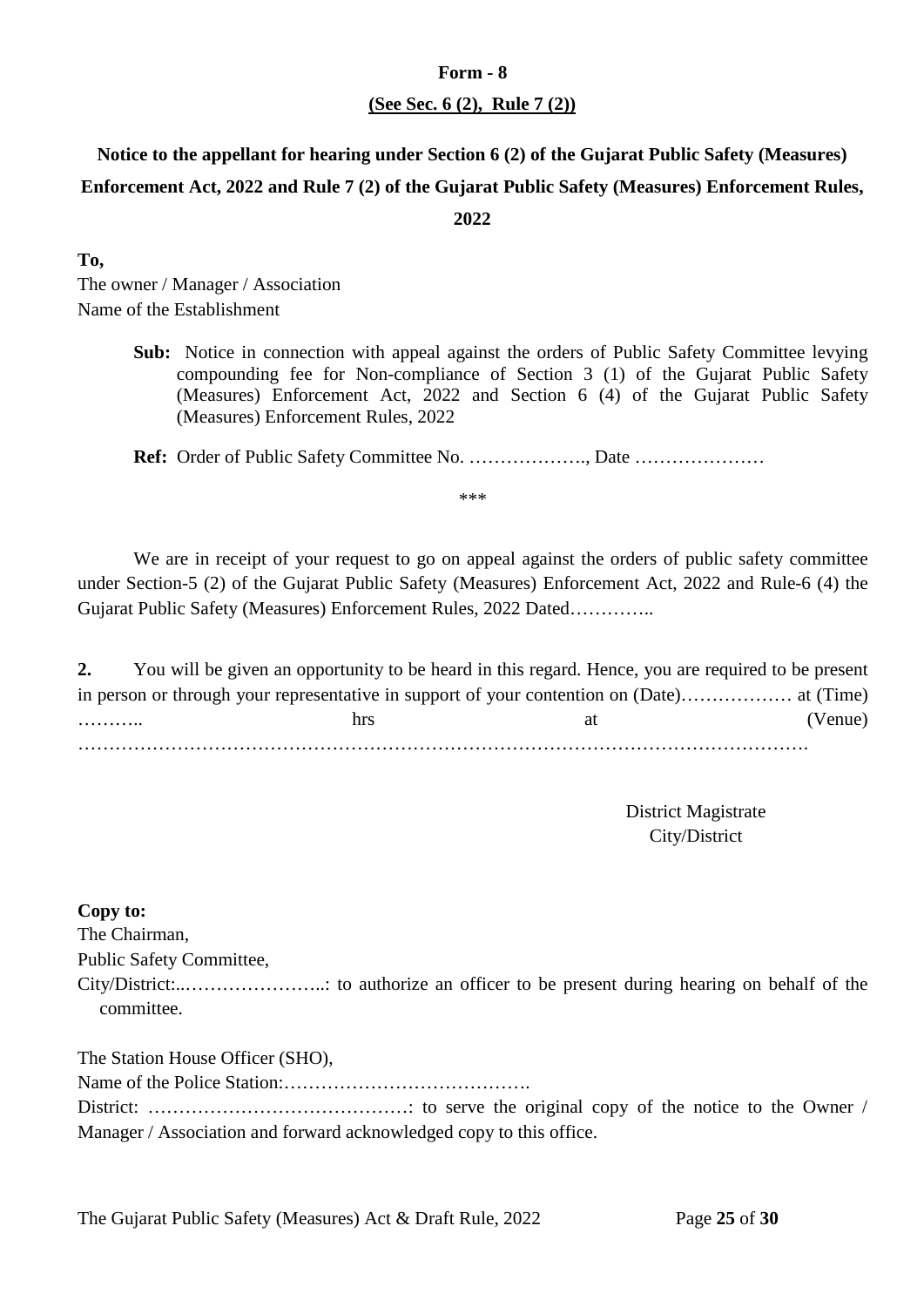### Notification Home Department Sachivalaya, Gandhinagar. Dated the , 2022.

**Gujarat Public Safety (Measures) Enforcement Act, 2022.**

 No.GG/ /2022/SB5/PSM/102022/308.- In exercise of the powers conferred by sub-section (1) of section 3 of the Gujarat Public Safety (Measures) Enforcement Act, 2022 (hereinafter referred to as "the said Act"), the Government hereby declares the establishments having frequency of 10- 00 persons in any gathering at a time or 1000 footfalls in a day shall provide and maintain public safety measures for the safety and security of the people visiting such establishments.

By Order and in the name of Governor of Gujarat,

Under Secretary to Government.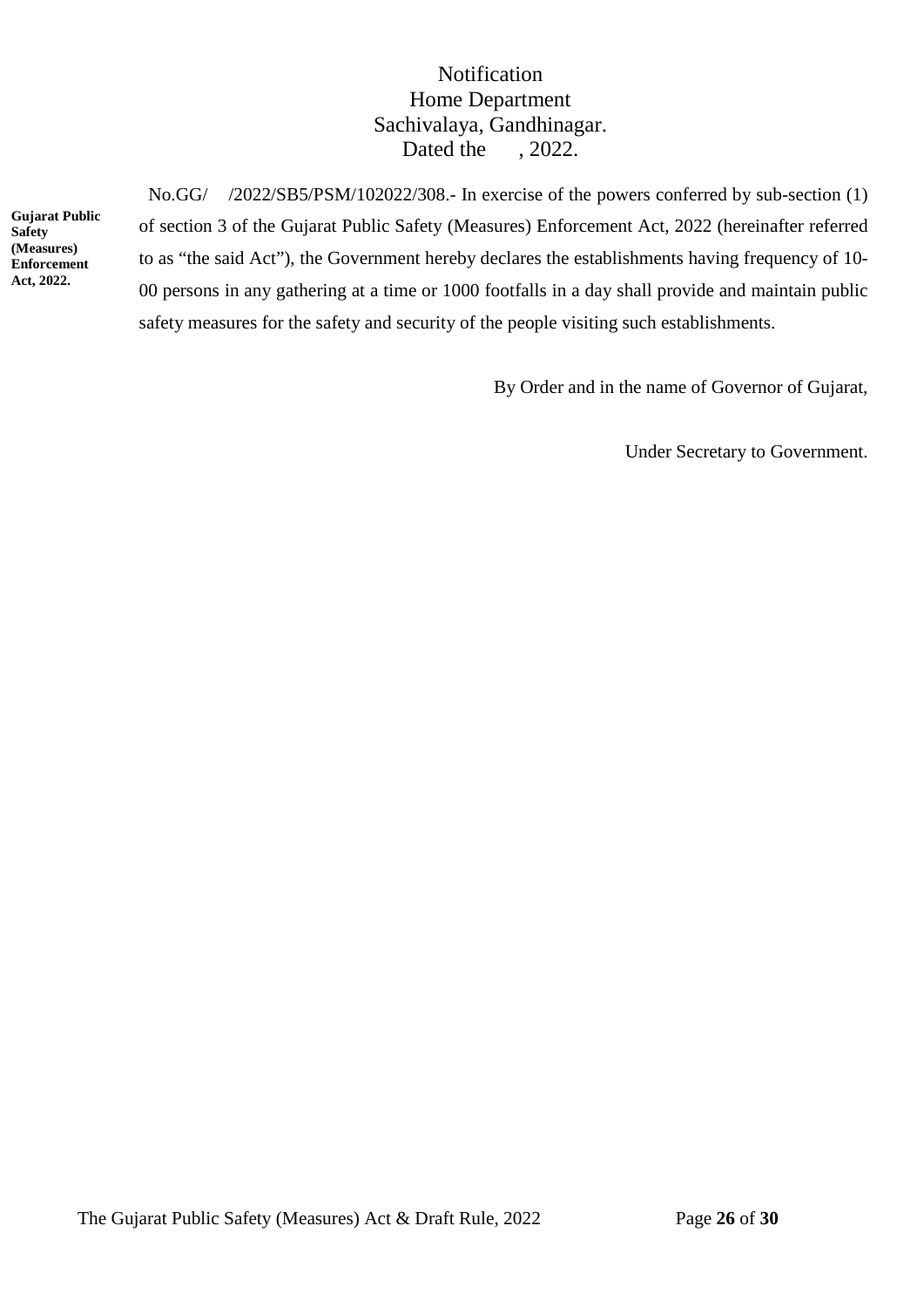### Notification Home Department Sachivalaya, Gandhinagar. Dated the , 2022.

**Gujarat Public Safety (Measures) Enforcement Act, 2022.**

 No. GG/ /2022/SB5/PSM/102022/308.- In exercise of the powers conferred by sub-section (2) of section 3 of the Gujarat Public Safety (Measures) Enforcement Act, 2022 (hereinafter referred to as "the said Act"), the Government hereby notifies an officer not below the rank of Police Sub-Inspector to be the authority to whom the owner or manager or the person running an establishment shall provide video footage as required by him.

By Order and in the name of Governor of Gujarat,

Under Secretary to Government.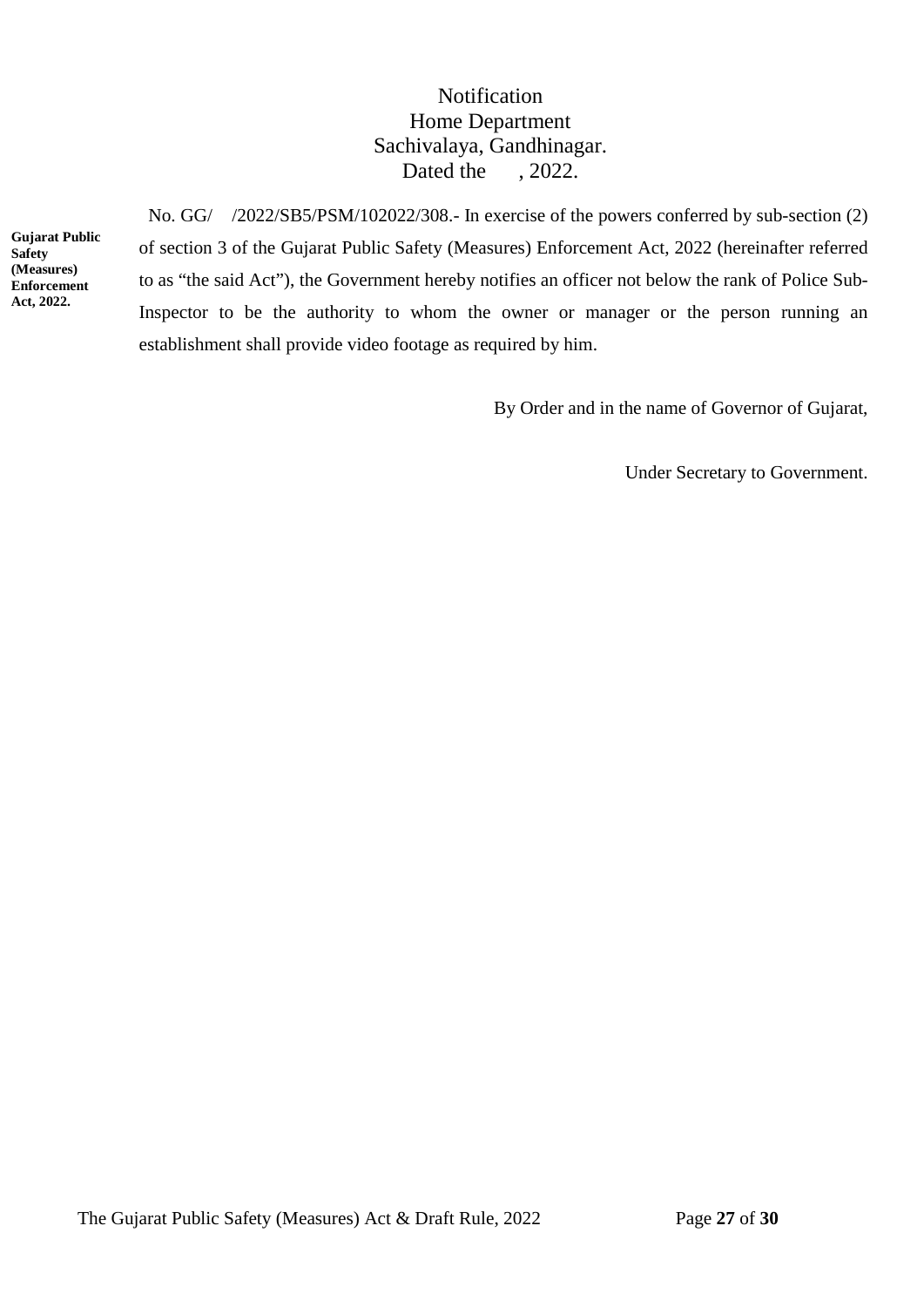ગુજરાત જાહેર સલામતી(પગલાં) અમલીકરણ અધિનિયમ, ૨૦૨૨ની મહત્ત્વની જોગવાઇ નીચે પ્રમાણે છે:

- કલમ-રમાં "Public Safety Measures"ની વ્યાખ્યા કરવામાં આવેલ છે.
- કલમ-૩માં ચો�સ કેટેગરીની સંસ્થાઓના માિલક અથવા મેનેજરને ૩૦ �દવસના સમયગાળા માટે વિડિયો ફૂટેજને યોગ્ય રીતે સાચવવા અને સંગ્રહિત કરવા તેમજ સરકાર �ારા ન�ી કરાયેલ અિધકારીનેજરૂર પડેથી પુરા પાડવા અંગેની �ગવાઇ છે.
- કલમ-જ પ્રમાણે આ કાયદાના હેતુઓ માટે એક અથવા વધુ વિસ્તારો માટે જાહેર સુરક્ષા સિમિતની રચના કરવાની તેમજ આ સિમિતની કામગીરી અંગેની �ગવાઇ કરવામાંઆવેલ છે. પબ્લિક સેફ્ટી કમિટી દ્વારા લેખિતમાં ભલામણ કરવામાં આવ્યા હોય તેવા જાહેર સલામતીનાં પગલાં છ મહિનાની અંદર ગોઠવવા સંબંધિત સંસ્થાઓ માટે ફરજિયાત રહેશે.
- કલમ-૫(૧)માં સંબંિધત િવસ્તારની �હેર સલામતી સિમિત અથવા �હેર સલામતી પેટા-સિમિત �ારા યોગ્ય રીતેઅિધકૃત કરવામાં આવેલ સરકારના કોઈપણ અિધકારી**,**  ઓછામાં ઓછા બે�દવસની સૂચના આપ્યા પછી**,** કોઈપણ સંસ્થાનું િનરીક્ષણ કરીને**,**  કોઈપણ �ડફોલ્ટ અથવા ઉ�ંઘનના િકસ્સામાં �હેર સુરક્ષા સિમિતનેઅહેવાલ મોકલવાની તેમજ જરૂર જણાયેપિબ્લક સેફ્ટી કિમટી સંસ્થાનેલેિખતમાં જરૂરી સૂચનાઓ આપેતેવા િકસ્સાઓમાંઆ સૂચનાઓનુંપાલન એક મ�હનાની અંદર કરવા અંગેની �ગવાઇ છે.
- કલમ-૫(૨)માં �હેર સુરક્ષા સિમિતના િનરીક્ષણ અહેવાલનું પાલન ન કરવામાં આવે ત્યારે જાહેર સુરક્ષા સમિતિ આવી સંસ્થાના માલિક અથવા મેનેજર અથવા સંસ્થા ચલાવતી વ્યકિતઓને(૧) ઉ�ંઘનના �થમ મ�હના માટે– રૂ. ૧૦**,**૦૦૦ તથા (૨) ત્યારબાદના મ�હનાઓ માટે�િત મ�હનાનો રૂ.૨૫**,**૦૦૦નો દંડ કરવાની �ગવાઇ છે.
- કલમ-૬માં �હેર સુરક્ષા સિમિતની �ારા કરવામાં આવેલ દંડના હુકમની તારીખથી 30 �દવસની અંદર િજ�ા મેિજસ્ટેર્ટનેઅપીલ કરવાની �ગવાઇ છે.
- કલમ-૭માં આ અિધિનયમની �ગવાઈઓ**,** વતર્માનમાં અમલમાં હોઇ તેવા અન્ય કાયદાની �ગવાઈઓ ઉપરાંતની રહેશે.
- કલમ-૮ �માણેઆ કાયદા તેમજ આ કાયદા હેઠળ બનાવેલા િનયમ અંગે**,** �હેર સુરક્ષા સિમિત અથવા �હેર સુરક્ષા પેટા સિમિતના સભ્યો અથવા આવી સિમિતના કોઈપણ સભ્ય અથવા જિલ્ના મેજિસ્ટ્રેટ દ્વારા શુધ્ધ-બુદિધથી કરેલા અથવા કરવા ધારેલાં કોઇપણ કાર્ય સંબંધમાં તેઓ સામેકોઇપણ દાવો**,** ફોજદારી કામ અથવા બી� કાનુની કાયર્વાહી થઇ શકશે નહિ.
- કલમ–૯માં આ કાયદા ઠેઠળ નિયમો બનાવવાની સત્તા રાજય સરકારને આપવામાં આવેલ છે.
- કલમ-૧૦માંઆ કાયદાની �ગવાઈઓનેઅમલમાં લાવવામાં કોઈ મુશ્કેલી ઊભી થાય તો આ મુશ્કેલી દૂર કરવા માટેરાજ્ય સરકાર**,** કાયદો અમલમાં આવ્યા તારીખથી ત્રણ વષર્ની સમય મર્યાદામાં યોગ્ય આદેશ દ્વારા કાયદાની જોગવાઈઓ સાથે અસંગત ન હોય તેવી �ગવાઈઓ કરી શકશે.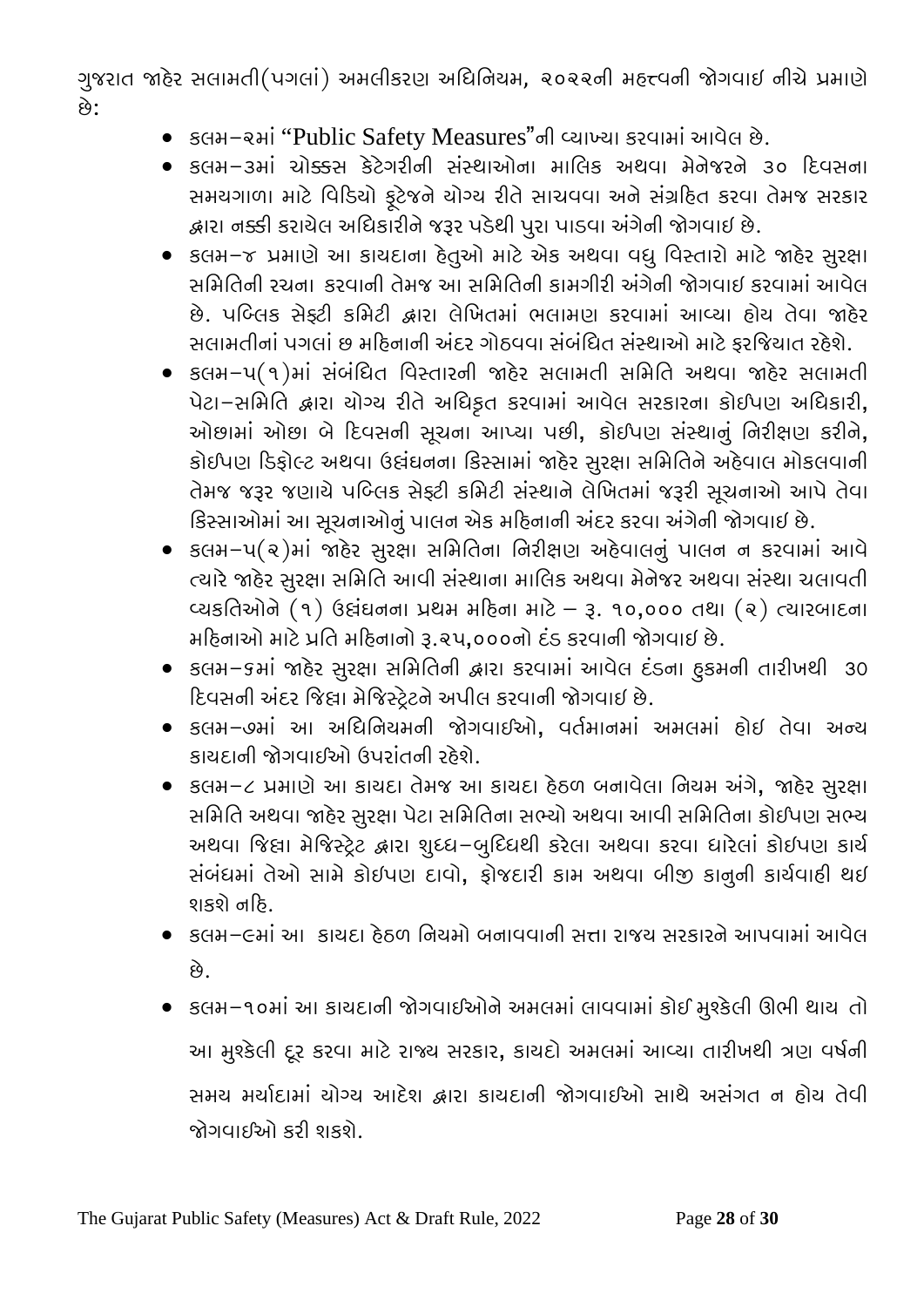ગુજરાત જાહેર સલામતી(પગલાં) અમલીકરણ અધિનિયમ, ૨૦૨૨ હેઠળ સૂચિત ડ્રાફટ રૂલ્સ/નિયમોની સમજણ:

૧. કલમ-૧ (૨)ની જોગવાઈ પ્રમાણે આ અધિનિયમનો કયાં કયાં વિસ્તારમાં અમલ કરવો તે અંગેનો નિર્ણય કરવાનો રહે છે. �થમ તબ�ેરાજ્યના <sup>૮</sup> (આઠ) મહાનગર પાિલકાના િવસ્તારમાંઅિધિનયમ અમલમાંમુકીએ.

૨. કલમ-૩ (૧) ની �ગવાઇ �માણેલોકોની મુલાકાતની સંખ્યા અથવા દરરોજ કેટલી સંખ્યામાં સરેરાશ લોકોની અવર-જવર (ફૂટ ફોલ) થતી હોય અથવા એક જ સમયેકેટલી સંખ્યામાં લોકો ભેગા થવાની સંભાવના હોય તેવી સંસ્થા નક્કી કરવાની રહે છે. આથી*,* એક <sup>જ</sup> સમયે૧૦૦૦ લોકો ભેગા થતા હોય અથવા �દવસ દરિમયાન <sup>૧૦૦૦</sup> લોકોની અવર-જવર રહેતી હોય તેવી સંસ્થાઓએ <sup>આ</sup> અિધિનયમનો અમલ કરવાનો રહેશેતેવી �ગવાઇ કરીએ.

- ૩. કલમ-૩ (૨) ની જોગવાઈ પ્રમાણે વિડીયો ફુટેજ કોણ માંગી શકે તે અંગેની જોગવાઈ છે. સામાન્ય રીતે ગુના શોધવા માટે આવા વિડિયો ફૂટેજની જરૂર પડતી હોય છે. આથી*,* પોલીસ સબ ઇન્સપેક્ટરથી ઉતરતી કક્ષાના અિધકારી <sup>ન</sup> હોય તેવા અિધકારી આવા િવ�ડયો ફુટેજ માંગી શકશેતેવી �ગવાઇ કરીએ.
- ૪. કલમ-૯ (૧)ની જોગવાઈ પ્રમાણે રાજય સરકારને નિયમો બનાવવાની સત્તા આપવામાં આવેલ છે. આથી આ અંગેના નિયમો પ્રસિધ્ધ કરવાના રહે છે.
- ૫. કલમ–૪ ની જોગવાઈ પ્રમાણે જાહેર સલામતી સમિતિની રચના કરવાની રહે છે. જાહેર સલામતી સમિતિની જિલ્રા મેજીસ્ટ્રેટ દ્વારા નીચે પ્રમાણેની રચના કરવાની રહેશે.

(અ) મહાનગર પાિલકા િવસ્તાર માટે:

| ٩        | નિવાસી અધિક કલેક્ટર                                     | અધ્યક્ષ   |
|----------|---------------------------------------------------------|-----------|
| ବ୍       | નાયબ પોલીસ અધિક્ષકથી ઉતરતી કક્ષાના અધિકારી ન હોય        | સભ્ય સચિવ |
|          | તેવા અધિકારી                                            |           |
| 3        | નાયબ મ્યુનિસિપલ કમિશ્નર                                 | સભ્ય      |
| $\alpha$ | જે વિસ્તારને જોગવાઈઓ લાગુ પડતી હોઈ, તે વિસ્તારમાં આવેલા | સભ્ય      |
|          | એકમોના અસોસીએશનના ૩ (ત્રણ) કરતા વધુ ન હોય તેટલા,        |           |
|          | પ્રતિનિધિઓ. આ નિયુક્તિનો મહત્તમ સમયગાળો ૨ (બે) વર્ષ     |           |
|          | રહેશે.                                                  |           |

પરંતુ, પોલીસ કમિશ્નરેટ વિસ્તારમાં, નાયબ પોલીસ કમિશ્નર દ્વારા સભ્ય સચિવ તરીકે કામગીરી બ�વવાની રહેશે.

(બ) અન્ય િવસ્તાર માટે: